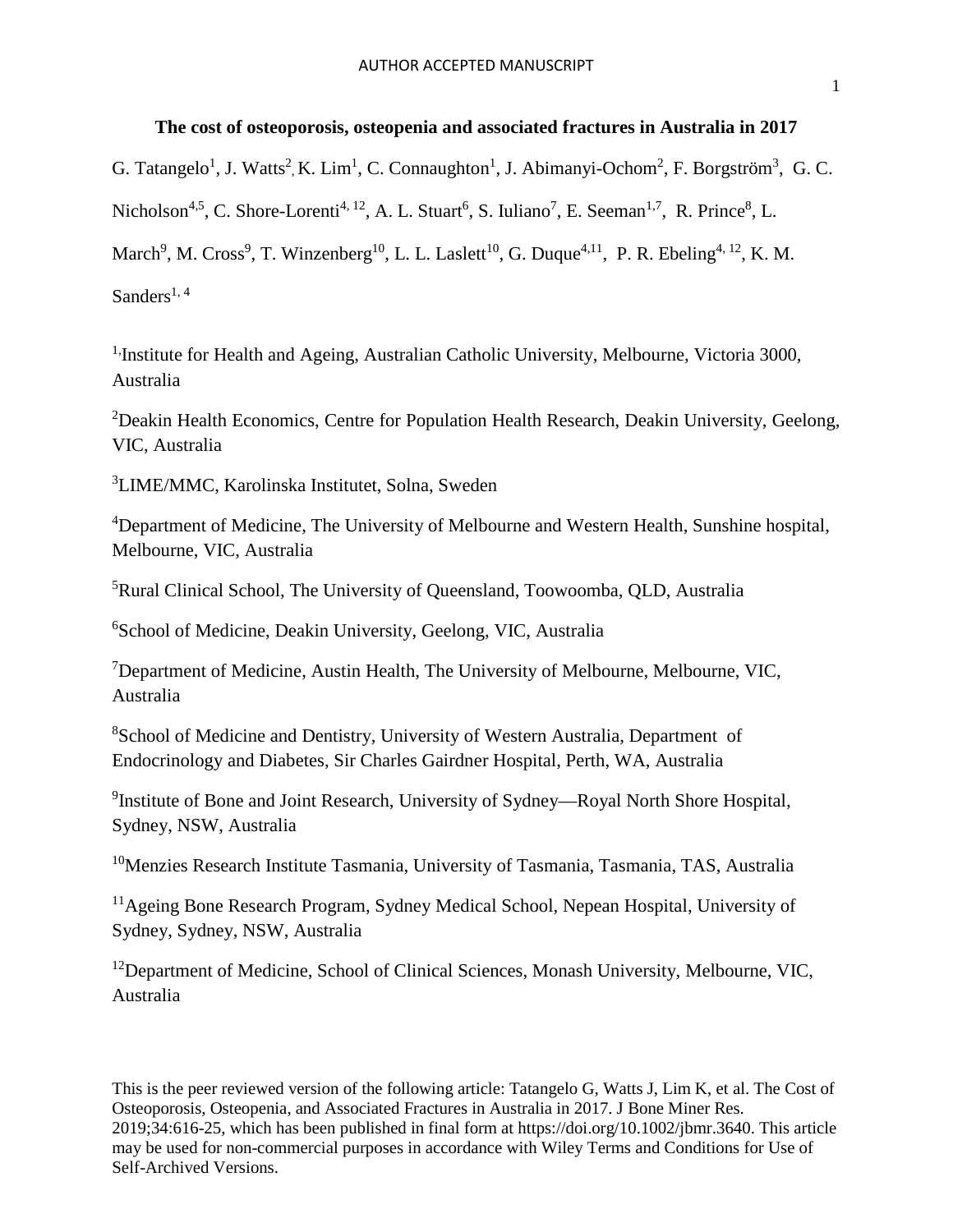\*Corresponding author. Address for correspondence: Kerrie Sanders, Australian Institute of Musculoskeletal Science (AIMSS), The University of Melbourne, Sunshine hospital, Furlong Rd, Victoria 3000, Australia; e-mail: [ksanders@unimelb.edu.au](mailto:ksanders@unimelb.edu.au)

#### **Abstract**

**Introduction:** Osteoporosis and osteopenia are increasingly prevalent conditions among older adults. Not only do the fractures associated with poor bone health have significant health consequences for the individual, but their economic impact is placing increasing financial burden on governments and society in general. The aim of this study was to determine the economic cost of osteoporosis, osteopenia and fractures among Australians aged 50 years and over in 2017. **Method:** This burden of disease study uses previous Australian data on the incidence and prevalence of osteoporosis and osteopenia together with recent Australian data on health service utilisation following fracture, to provide an estimate of the economic burden of osteoporosis. A 'bottom-up' approach was taken to overcome the methodological limitations of previous estimates and provide an accurate and detailed account of the current direct economic costs. **Results:** The total direct cost of osteoporosis in Australia in 2017 was estimated to be \$3.44 billion (AUD 2017, USD 2.77 billion). The treatment of fractures accounted for 68% of total direct costs and the non-fracture management of osteoporosis accounted for 32%. Hip fractures accounted for the highest proportion (43%) of the total direct cost of fractures, although fractures at 'other' sites accounted for 38.5% of the cost of fractures. Fractures among individuals aged 70 years and over accounted for 74% of the direct costs of fractures (55% and 19% in women and men, respectively). Fracture costs in those with osteopenia accounted for 50% of direct fracture treatment costs. **Conclusions:** This up-to-date cost analysis estimated that costs in 2017 were three times higher than in 2007. These estimates will aid clinicians, government policy makers,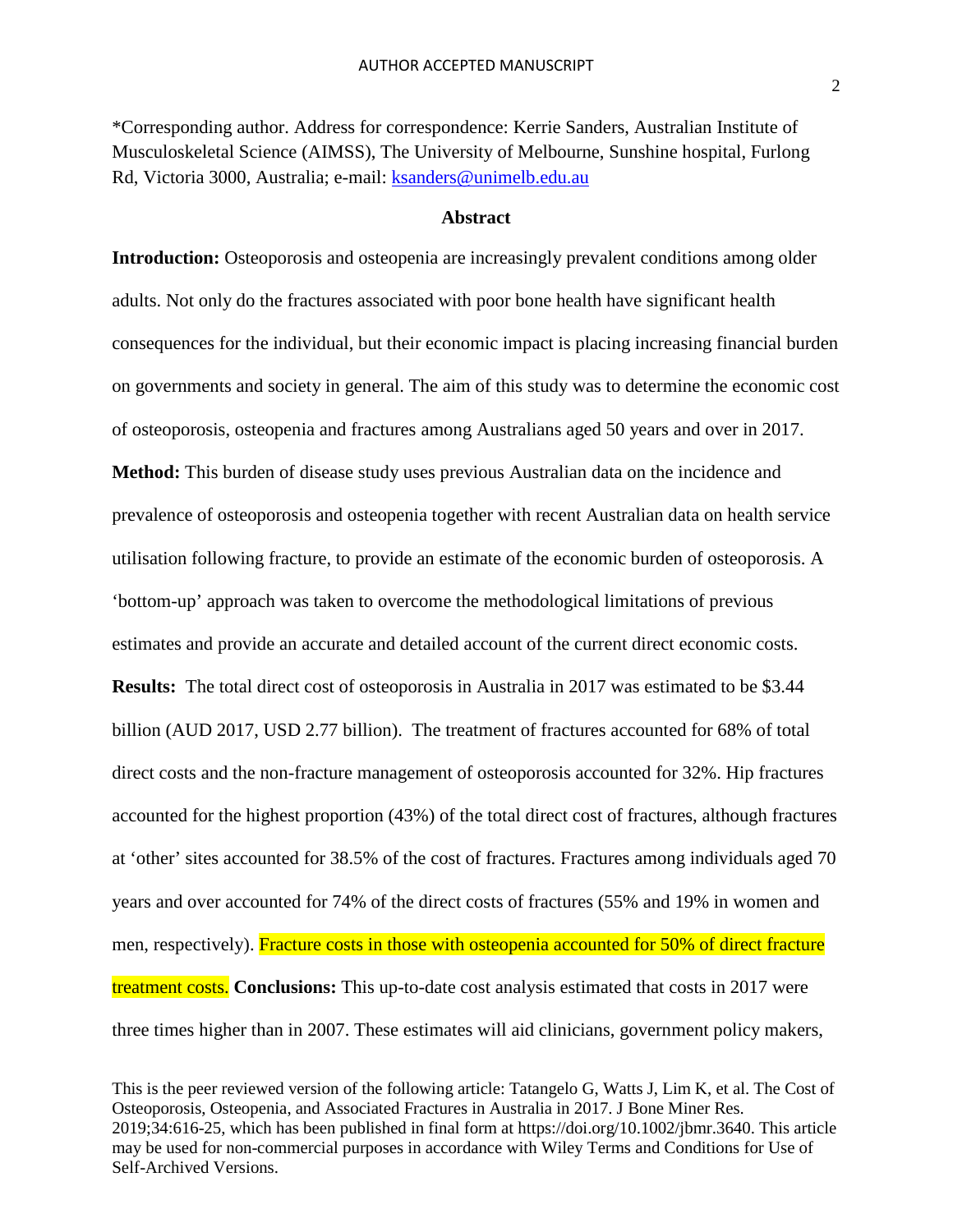researchers and health care organisations to acknowledge the economic importance of reducing osteoporosis-related fractures and associated costs. This provides a strong public health case to promote bone health that will assist in reducing future fracture related costs.

**Keywords:** Osteoporosis, health economics, health services research, practice/policy-related issues; general population studies.

# **The cost of osteoporosis, osteopenia and associated fractures in Australia in 2017**

The Australian healthcare system is one of the most accessible and high quality systems in the world [1]. However, accurate data on the current incidence, prevalence and associated healthcare costs of some age-related conditions such as osteoporosis and related fractures are not readily accessible. With a steadily increasing number of older adults in our population, Australian healthcare, like healthcare systems in many other developed countries, must adapt to the changing needs of a rapidly ageing population [2]. Osteoporosis and osteopenia are increasingly prevalent conditions that have significant health consequences for individuals who sustain fractures [3, 4]. In 2012, estimates showed 4.74 million Australians over 50 years of age (66% of people over 50) had osteoporosis or osteopenia. This number is expected to increase by 31% in 2022, equating to 6.2 million Australians over the age of 50 [4]. In addition to the significant physical and psychological burden fracture(s) impose on individuals, the economic impact of osteoporosis and fractures places a significant and ever increasing financial burden on governments and other health funders [4]. In order for steps to be taken to reduce society-wide burden, an accurate estimate of the cost attributable to osteoporosis, osteopenia and associated fractures in Australia is critical.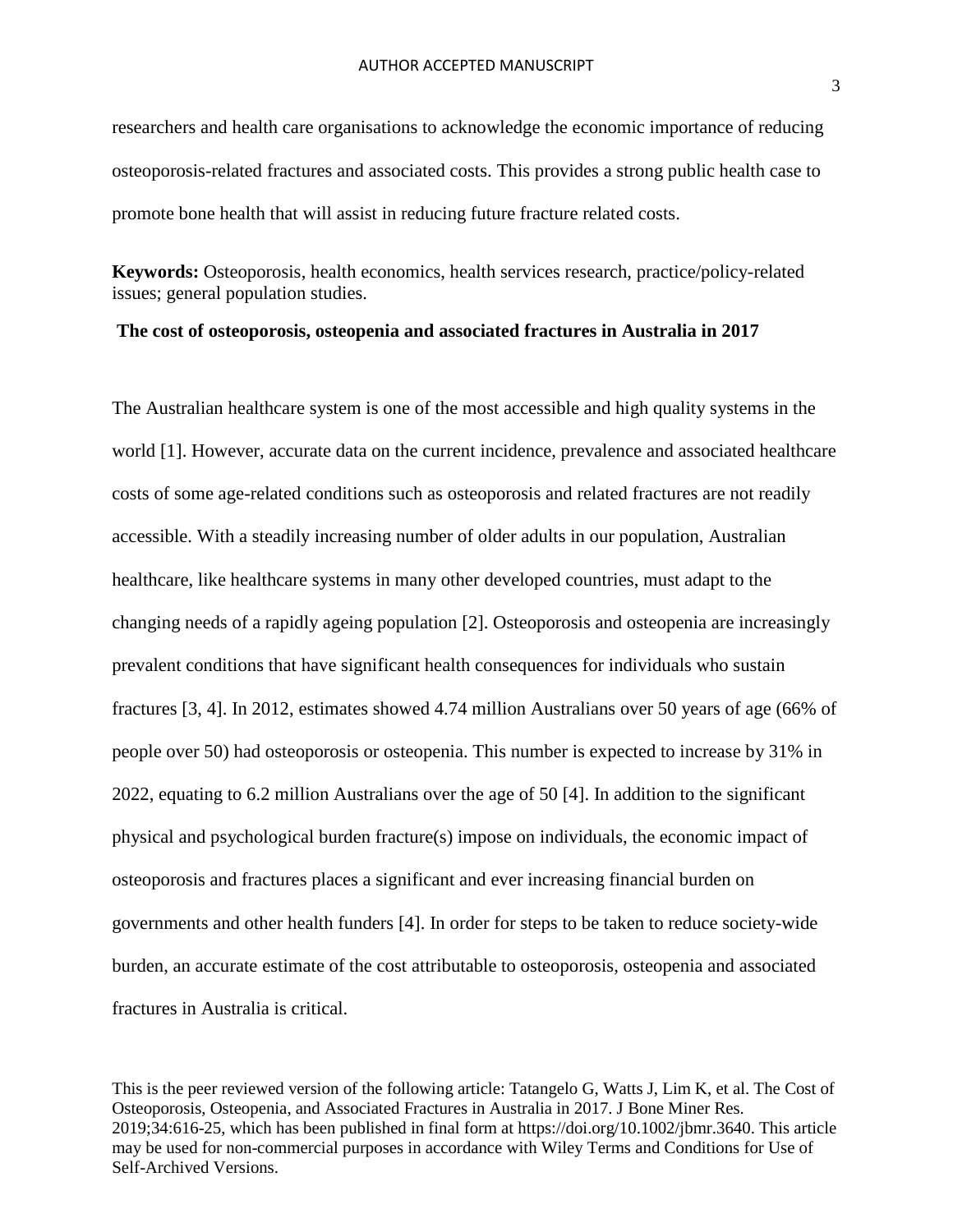An important gap in the estimation of the cost of osteoporosis is the lack of information available for site-specific fractures other than hip fractures. The most common fracture sites associated with osteoporosis and osteopenia are hip, wrist, spine, humerus and pelvis, although other skeletal sites are also affected [5]. International estimates indicate that fractures at sites other than the hip or vertebrae collectively account for approximately 60% of all fractures and contribute a significant portion of the costs [6, 7]. However, the costs associated with fractures at sites other than hip have not been quantified for a large Australian sample. In addition it is unclear what proportion of total costs associated with poor bone health is attributable to the direct health-related costs of fracture treatment, and what proportion is attributable to nonfracture management of osteoporosis and osteopenia and fracture-prevention [8, 9]. Without this information, the ability to develop a targeted plan for an economically sustainable prevention and management approach is limited.

This burden of disease study brings together data from multiple Australian sources on health service utilisation, community service utilisation and morbidity. The Geelong Osteoporosis Study (GOS) [10] is an Australian prospective longitudinal cohort study that has provided an accumulating picture of the prevalence of osteoporosis and the incidence of fractures in Australia. The AusICUROS prospective cohort study provides data on health and community service utilisation associated with low energy fractures [3, 11]. These data are brought together in a novel approach that aims to overcome the limitations of previous cost estimates by using a 'bottom up' (resource use at the patient level) costing economic approach to determine the costs associated with fracture treatment. Epidemiological data and a 'top down' costing approach (using health administrative data) are used to determine costs associated with management of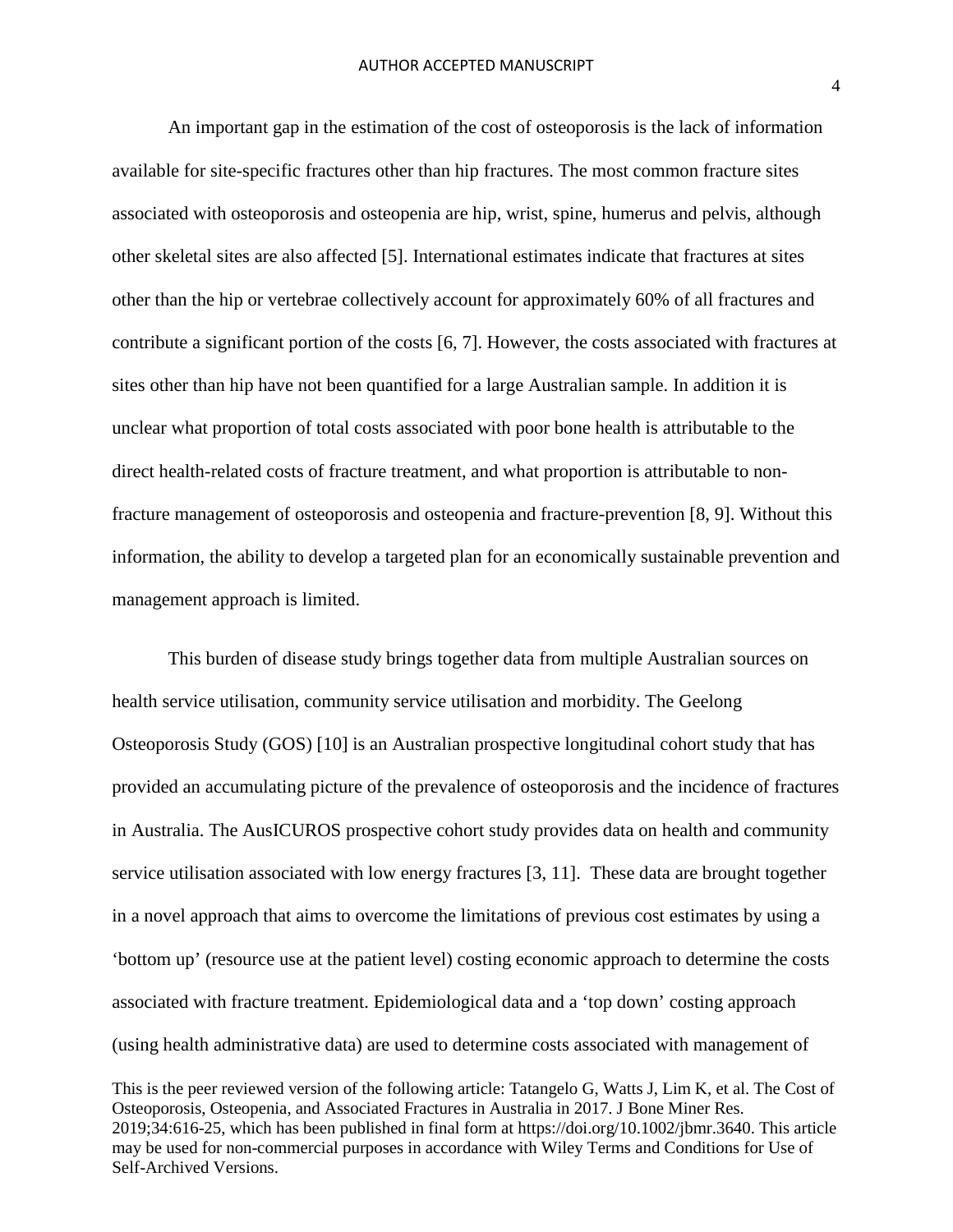osteoporosis and fracture prevention. Combined, these two major data components are modelled to determine the total direct costs of osteoporosis.

The aim of this study was to use the best available Australian data on incidence, prevalence and health and community service utilisation to estimate the 2017 cost burden of disease relating to osteoporosis and fractures (prevention and management) in the Australian population aged 50 years and over. Importantly, this study provides a separate cost of fractures associated with osteoporosis and osteopenia by site (hip, wrist, vertebral, and other types of fractures).

#### **Methods**

#### **Overview**

There are two major components to the method to determine costs in this study: the data sources that have been used as a basis for the population rates of osteoporosis, osteopenia and fractures; and the methods used to analyse the cost data. The prevalence of osteoporosis and osteopenia and the incidence of fractures were taken from existing Australian data sources. These data sources, together with population data from the Australian Bureau of Statistics (ABS), were used to estimate the prevalence of osteoporosis, osteopenia and the incidence of fractures within the Australian population aged over 50 years. The same method was used to estimate costs for each Australian state that were based on population estimates from the ABS [12]. A bottom-up costing approach was used to determine the average direct health care and non-health care total costs of a fracture, as well as the average community health service costs of managing someone with osteoporosis or osteopenia. This method has been described in a previous Report [4].

This is the peer reviewed version of the following article: Tatangelo G, Watts J, Lim K, et al. The Cost of Osteoporosis, Osteopenia, and Associated Fractures in Australia in 2017. J Bone Miner Res. 2019;34:616-25, which has been published in final form at https://doi.org/10.1002/jbmr.3640. This article may be used for non-commercial purposes in accordance with Wiley Terms and Conditions for Use of Self-Archived Versions.

5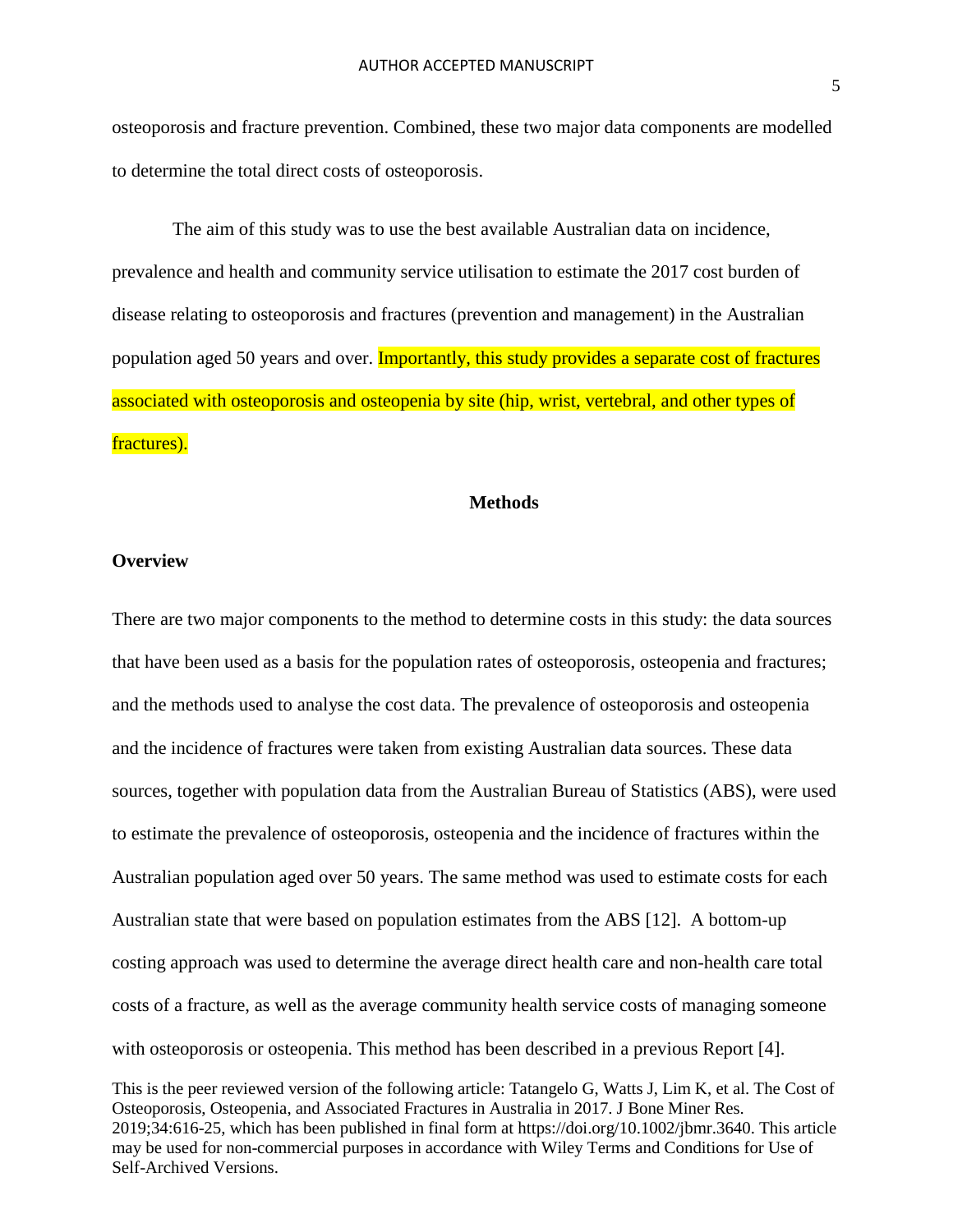Fracture treatment costs were determined from AusICUROS study. This study collected service utilisation data at predetermined intervals from Australians with recent low trauma fracture. Data from AusICUROS included patient hospital records and self-reported questionnaires about health and non-health service use associated with treatment of the fractures and any related side-effects. As per the previous Report, the number of fractures was projected using the Australian Bureau of Statistics (ABS) population estimates for 2017 [12]. Cost data were based on 2012 estimates and adjusted by Consumer Price Index (CPI) for 2017 dollars. All costs are presented in 2017 Australian dollars (AUD).

#### **Data sources**

#### **Incidence/prevalence data for osteoporosis, osteopenia and fractures**

ABS population data were used from the estimated resident population for each state and territory for 2017 [12]. Population data by sex and 5-year age bands from aged 50 years and over were used to generate population estimates for men and women in two age groups (50-69 years and 70+ years). To determine the proportion of the population with osteoporosis and osteopenia, the 5-year age interval data from the GOS [13] were used. This study recruited an age-stratified random sample of the region's population [2]. The 5-year rates were then applied to the 5-year population cohorts from the ABS to determine the weighted average proportions (by population) for osteoporosis and osteopenia for men and women in two age groups (50-69 years and 70+ years).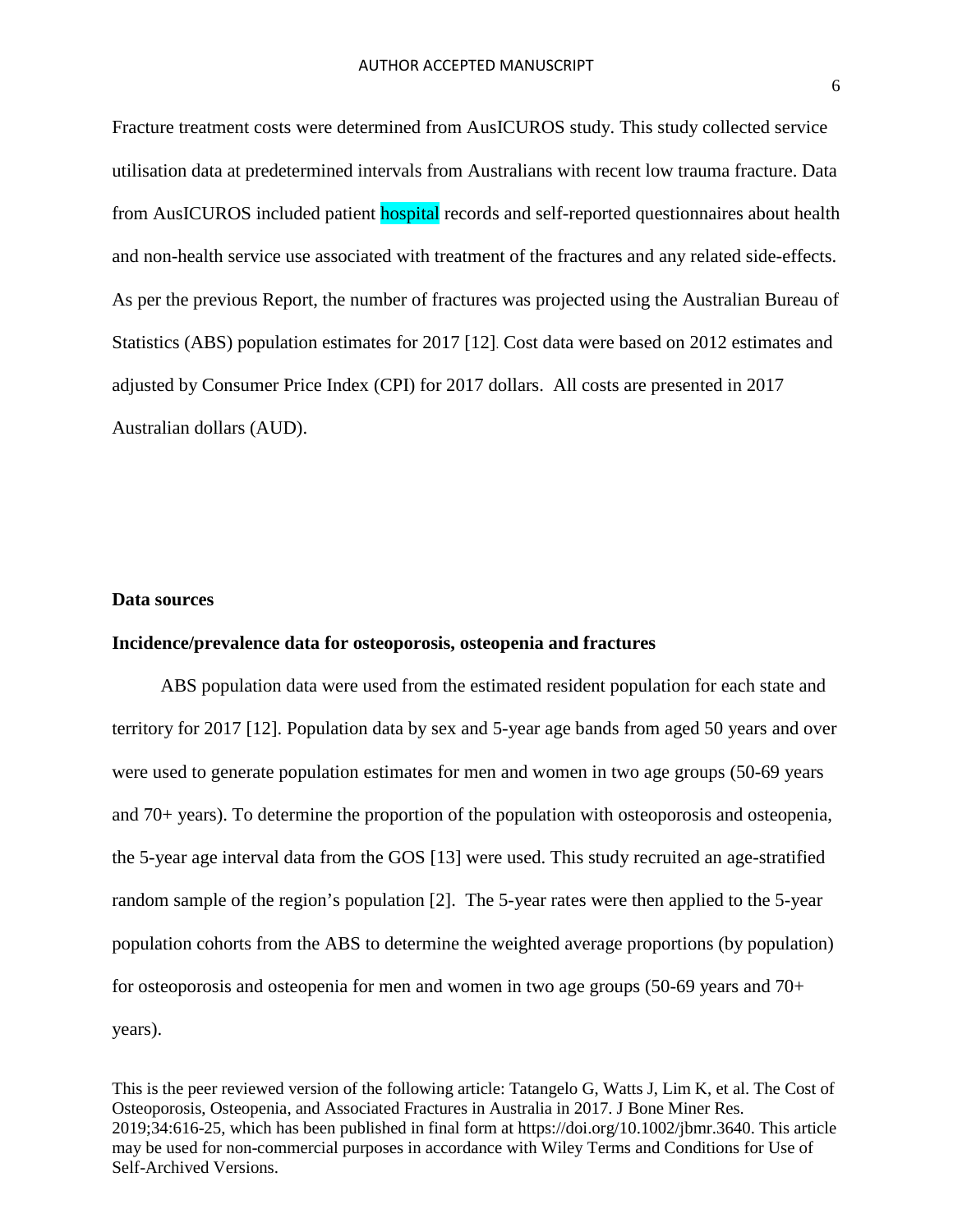The GOS cohort [10] was followed prospectively for approximately five years after baseline for fracture ascertainment [14, 15]. Fracture cases were categorized according to their bone mineral density (BMD) scores at baseline (categorised as normal, osteopenia and osteoporosis). The proportion of all fractures in each BMD category was used to estimate the population-standardised number of fractures for each category over a 5-year period. The fractures arising from those with BMD in the normal category (BMD above a t-score of -1) were not attributed to osteoporosis and not included in the analysis of cost and burden of osteoporosis.

The number of fractures at each site (hip, wrist, vertebral and 'other'), by sex and five-year age groups were determined by data from Sanders et al. [5]. Subsequently Crisp et al. [16] found declining incidence of hip fracture rates by 20% and 13% in women and men, respectively. To account for these changes, the proportion of hip fractures observed by Sanders et al. [5] was reduced in each 5-year cohort by 20% for females and by 13% for males. Since there was no evidence for the reduction in total fracture rates, the proportion of non-hip fractures was then increased so that the overall number of fractures remained the same [14]. Although fracture rates were different between those with osteoporosis and osteopenia, the distribution according to fracture site was assumed to be the same. 'Other' fractures included humerus, ankle, lower limb, rib, pelvic, forearm (not classified as wrist), patella, foot and hand fractures [5]. Skull, facial, finger and toe fractures were not included.

#### *Burden of fractures*

For each fracture type (hip, vertebral, wrist, 'other'), a clinical pathway was modelled by sex, age (50-69 years, 70+ years) and BMD category (osteoporosis, osteopenia) [3]. In total, 32 clinical pathways were modelled to estimate the burden from fractures. Data from the

This is the peer reviewed version of the following article: Tatangelo G, Watts J, Lim K, et al. The Cost of Osteoporosis, Osteopenia, and Associated Fractures in Australia in 2017. J Bone Miner Res. 2019;34:616-25, which has been published in final form at https://doi.org/10.1002/jbmr.3640. This article may be used for non-commercial purposes in accordance with Wiley Terms and Conditions for Use of Self-Archived Versions.

7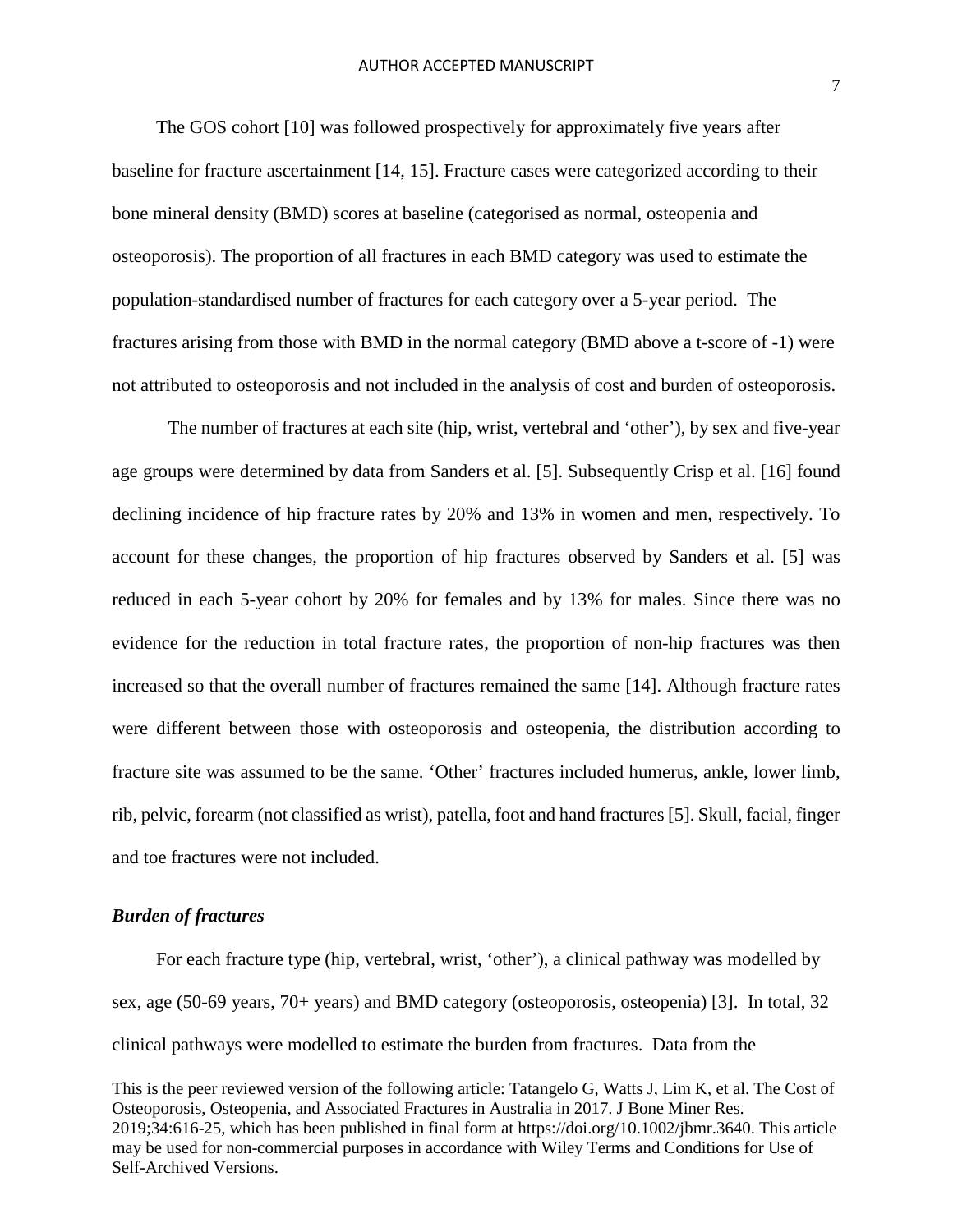AusICUROS fracture cohort were used to estimate health and community service utilisation data following a fracture. From this study, complete fracture-related service utilisation for 12 months were available for 505 adults with low trauma fracture from eight Australian study sites. The distribution of fracture site sustained by AusICUROS participants is detailed elsewhere [4].

Fracture-related costs included the direct health-related costs and the non-health services. Direct health-related costs included ambulance, hospitalisation, emergency department, imaging, medical services, pharmaceuticals, rehabilitation and community health. Non-health services included community support services (such as 'meals on wheels', home help and formal and informal care) and residential care [3]. Costs attributed to residential care were calculated based on the proportion of fracture participants in AusICUROS study who changed their permanent dwelling after the fracture from community to a residential aged care facility (RACF). An assumption was made that the average stay in RACF was 6 months in this first year. The perspective taken is that of a limited societal perspective with direct costs of fracture management and osteoporosis management included, as well as informal care. Costs associated with productivity loss have not been included in this analysis.

# *Costs associated with the ongoing management of osteoporosis (excluding any fracture treatment)*

Non-fracture-related costs included routine medical (GP visits) and pathology (including Vitamin D) tests, dual-energy X-ray absorptiometry (DXA), and pharmaceuticals for bone health. To determine the total utilisation of anti-osteoporosis medications, the volume of dispensed prescriptions from the Pharmaceutical Benefits Scheme (PBS) and Repatriation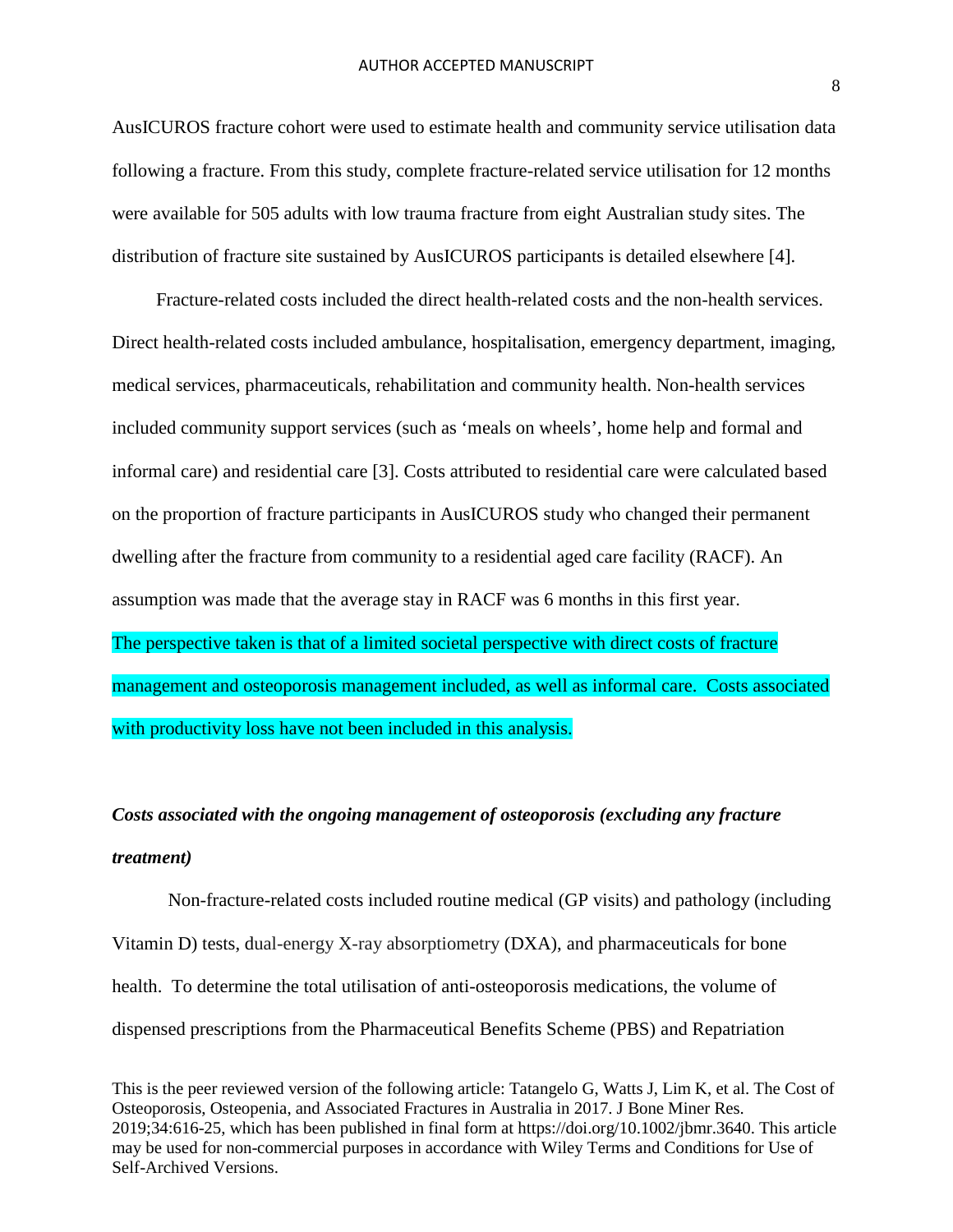Pharmaceutical Benefits Scheme (RPBS) using the Item Reports from Medicare Australia [17] were used for the 2011/2012 financial year. All medications where osteoporosis was listed under the authority restriction were included. To determine the total annual cost, the reported number of prescriptions from the PBS and RPBS were multiplied by the schedule fee for each drug and inflated to \$AUD 2017.

Other services were included based on recommended follow-up investigations for the management of osteoporosis/osteopenia. It was assumed that everyone with a new fracture would have one DXA in the year of the fracture, and that the rest of the population with osteoporosis or osteopenia would have one DXA every three years (an annual rate of 0.33) [18]. The total cost of DXA was determined from the MBS expenditure data. Pathology tests for Vitamin D were assumed once every 2 years for the population with osteoporosis or osteopenia, and other relevant routine pathology tests for renal function and serum calcium were based on the assumption of two tests annually [4]. General practitioner visits were assumed at a rate of 2.4 visits annually for the population with osteoporosis or osteopenia irrespective of fracture.

Itemised tables by category of resource with average resource utilisation rate for the fracture population and the unit cost for each resource can be found in the report by Watts and colleagues [4]. For more details, specific assumptions made for each rate and cost, as well as the source of the data, can also be found in the Report [4].

#### **Results**

#### *Total cost of osteoporosis, osteopenia and associated fractures in Australia in 2017 (Table 1)*

The total direct cost of osteoporosis, osteopenia and associated fractures in Australia in 2017 was estimated to be AUD \$3.44 billion (USD 2.77 billion). The treatment of fractures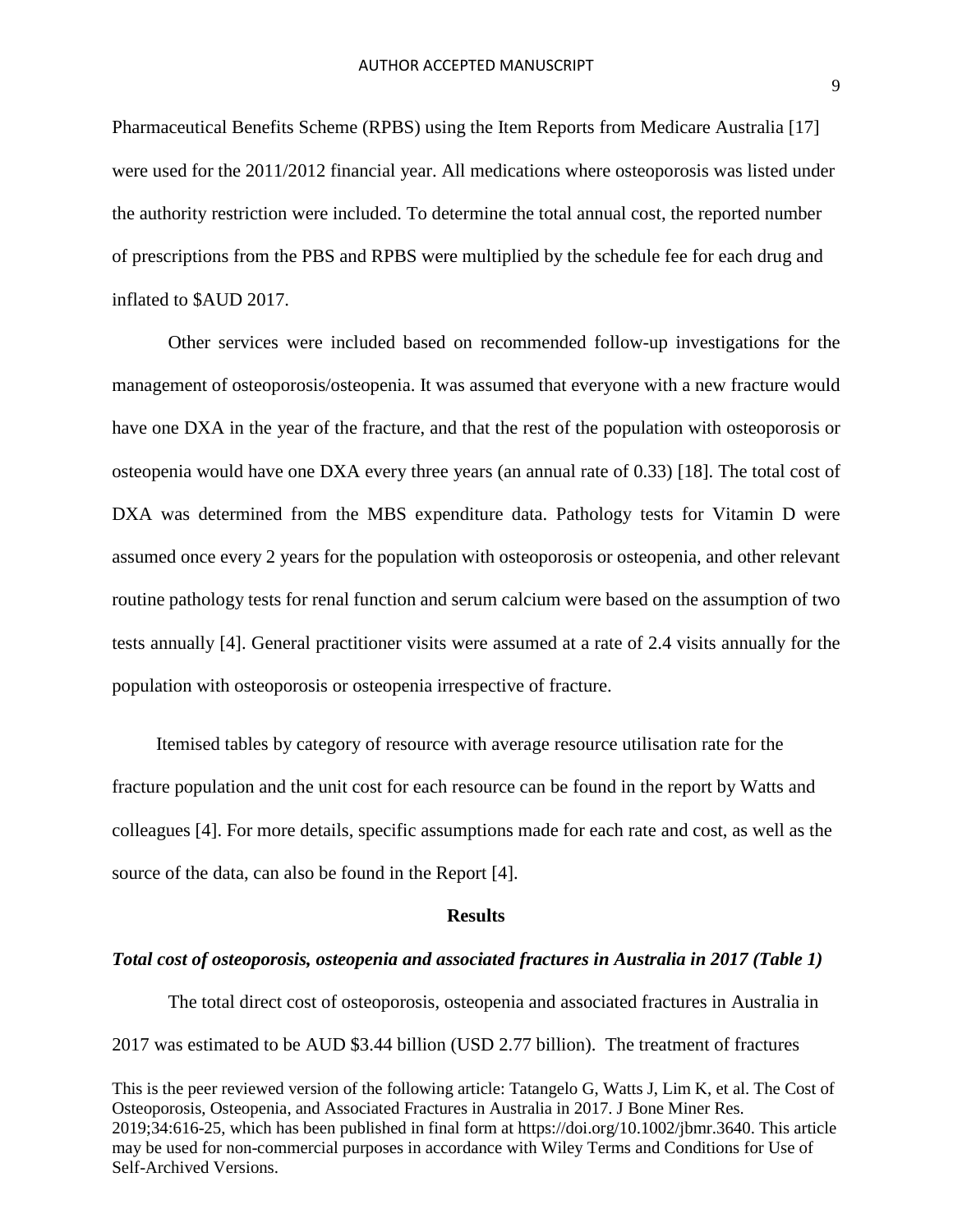accounted for 68% of the total direct costs (including informal care) of osteoporosis. Of this, hip fractures accounted for the highest proportion (43%) although the direct treatment cost of fractures at 'other' sites accounted for 39% of the cost of all fractures. Treatment costs of vertebral fracture accounted for 11%, and wrist fracture accounted for 7% of the cost of all fractures. The cost for informal care, which includes non-health costs for home care, accounted for 5.3% of the total direct cost of treating fractures. The analysis demonstrates the total cost of treating all fractures in adults with osteopenia is estimated to comprise 50% of the total cost of treating fragility fractures in Australia (Table 7a & supplementary table 7b).

The non-fracture management of osteoporosis (fracture prevention) accounted for 32% of the total direct costs associated with osteoporosis. This includes the use of anti-osteoporosis medications, supplements of calcium and vitamin D, but does not include costs associated with exercise therapy or other lifestyle interventions. Routine medical and pathology accounted for 72% of the cost for non-fractures. DXA scans and anti-osteoporosis pharmaceuticals accounted for 4% and 24% of the total non-fracture costs, respectively.

# *Total cost of all fractures by sex, age group and cost category (Table 2)*

Fractures among those aged 70 years and over accounted for 74% of the total direct costs of fracture treatment. Twenty-seven per cent of total direct costs of fracture treatment were attributable to men.

Almost 70% of the total direct cost of all fractures was for hospital care with half of this cost attributable to fractures among women aged 70 years and over. Rehabilitation (inpatient and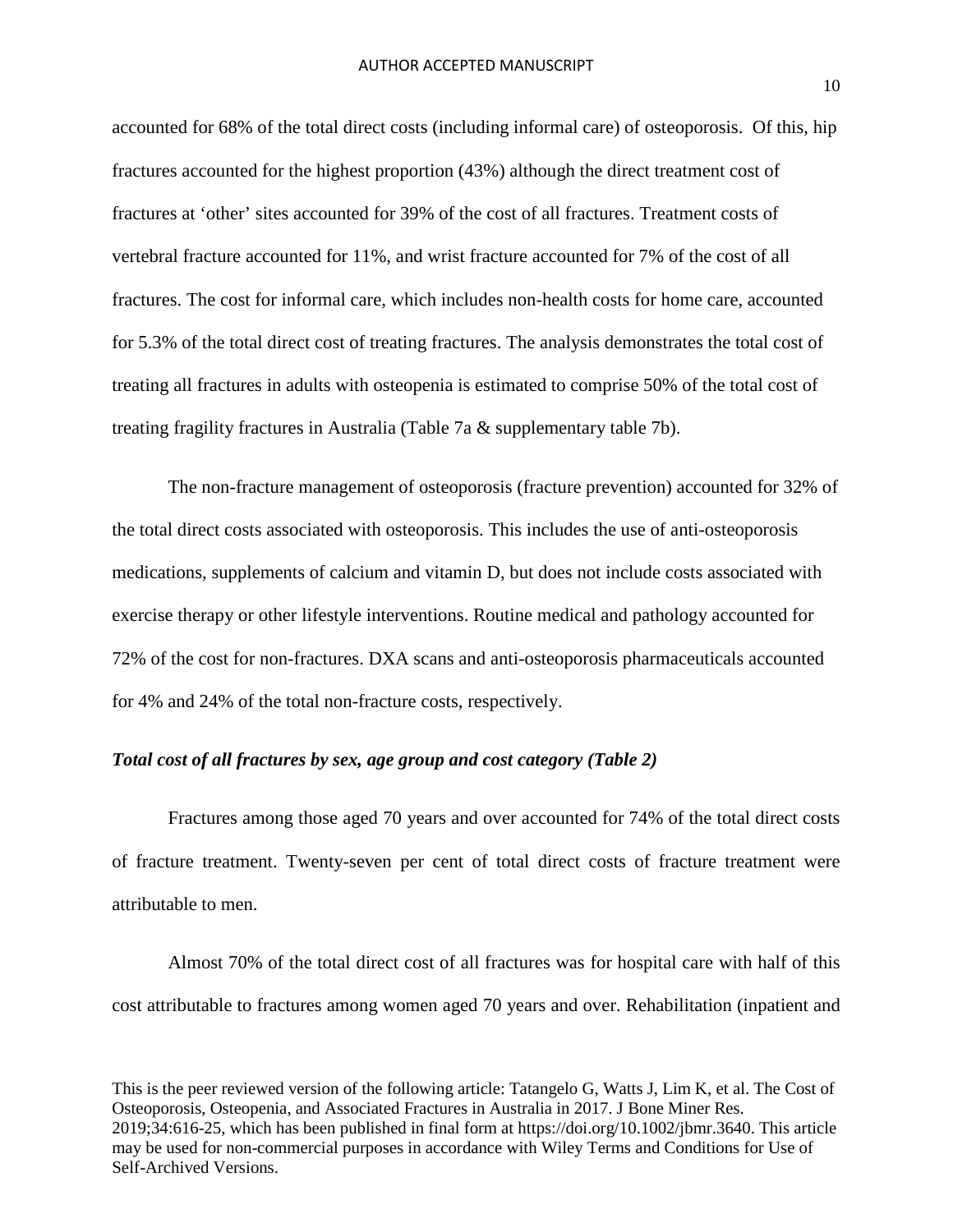outpatient combined) accounted for the second highest component of direct costs (14%) with almost three-quarters of this cost attributable to women 70 years and over.

#### *Cost by fracture type, sex, age group and cost category*

Tables 3 to 6 provide cost estimates for hip, wrist, vertebral and 'other' fracture sites (grouped). The direct total cost for fractures includes all health care and community services (directly related to fracture care), as well as costs attributable to residential aged care.

The total direct cost of hip fractures was \$1.01 billion of which hospital care contributed 65.5% (Table 3). Forty three per cent of hospital costs were attributable to women aged 70 years and over, and 16.5% to men aged 70 years and over. Rehabilitation represented 19% of direct costs for hip fractures, of which 14% of costs were for women aged 70 years and over, and 4% were attributable to men aged 70 years and over.

The total cost of wrist fractures was \$164 million, of which hospital care contributed 69%. Ninety per cent of these hospital costs were attributable to women (Table 4). Rehabilitation represented 16% of direct costs for wrist fractures, of which the majority was attributable to women aged 70 years and over (95%).

The total cost of vertebral fractures represented 7% of the total direct costs of treating all fractures (\$267 million; Table 5). Hospital care represented 53% of which more than half (56%) was attributable to women aged 70 years and over. Rehabilitation represented 14% of direct costs for vertebral fractures. The cost associated with informal care was \$38 million, representing 14% of the cost of vertebral fractures.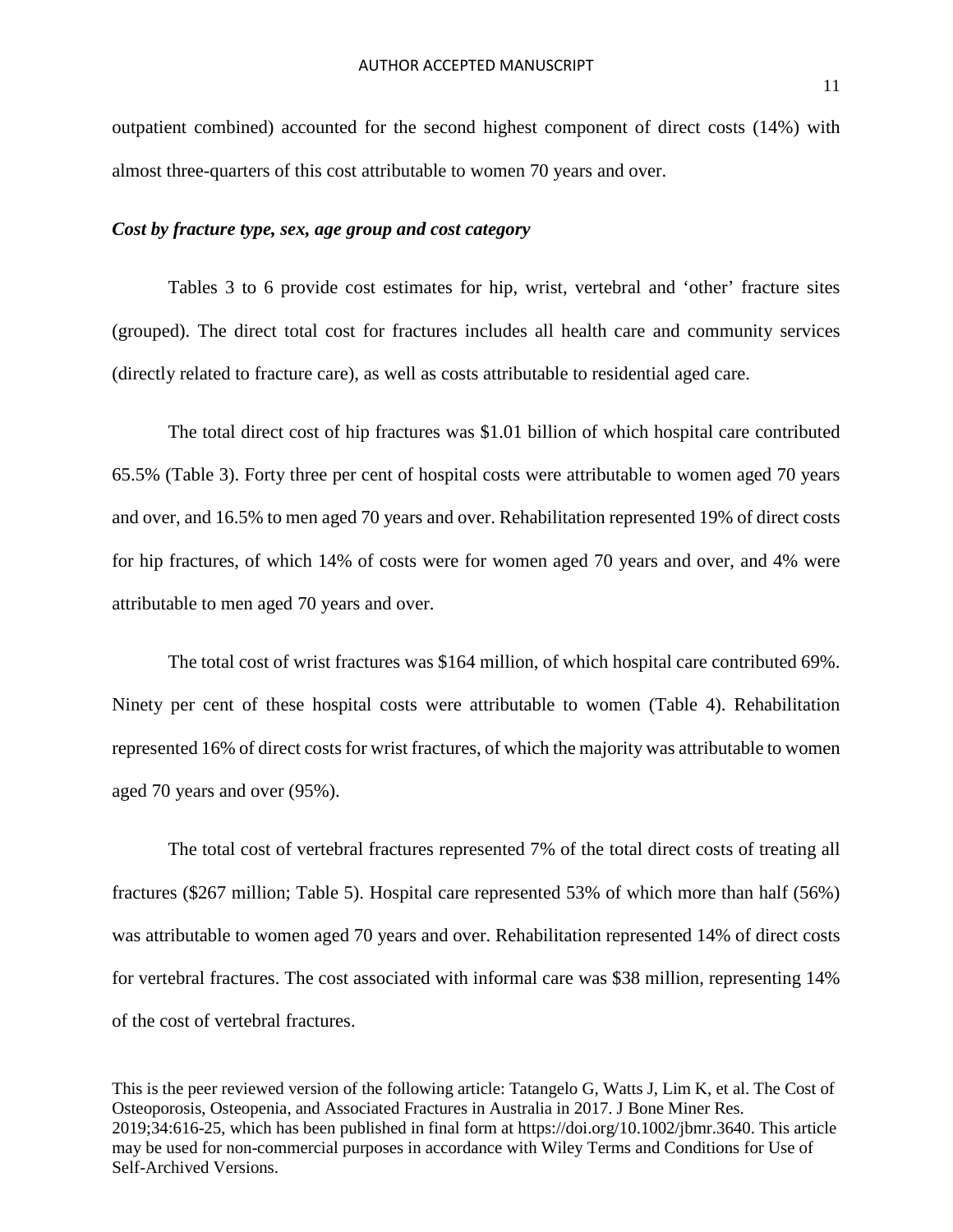The total cost of fractures at other sites represented almost 40% of the cost of treating all fractures (\$903 million; Table 6). Hospital care represented 73% of direct costs for 'other' fractures. Hospital care for women aged 50-69 years represented 24% of total cost of 'other' fractures, the same proportion of costs as hospital care for women as in the age group 70 years and over. For men aged 70 years and over, the cost of hospital care represented 13% of the total costs for 'other' fractures. Rehabilitation represented 9% of direct costs for 'other' fractures and informal care was almost \$90 million, representing another 10% of the cost of 'other' fractures.

Figure 1 shows the cost of osteoporosis, osteopenia and associated fractures across Australian states in 2017 for people aged 50 years and over. Also displayed is the proportion of cost in each state that was attributable to people aged 70 and over. Thirty four per cent of the total national cost of fracture was from NSW (including ACT), this equates to \$809 million. Victoria accounted for 25% of the total national costs (\$589 million). Queensland, Western Australia, South Australia, Tasmania and the Northern Territory accounted for 19%, 10%, 8%, 3%, and 0.5% of the total national costs respectively. The total cost within each state and territory were largely driven by the cost associated with osteoporosis and fractures among people aged 70 and over. For example, 74% of the total cost of fractures in NSW and the ACT were attributable to osteoporosis and fractures among people aged 70 and over.

#### **Discussion**

The total direct cost associated with osteoporosis, osteopenia and fractures among Australians aged 50 years and over in 2017 was estimated to be AUD 3.44 billion. This indicates that the economic costs associated with osteoporosis are significant and had previously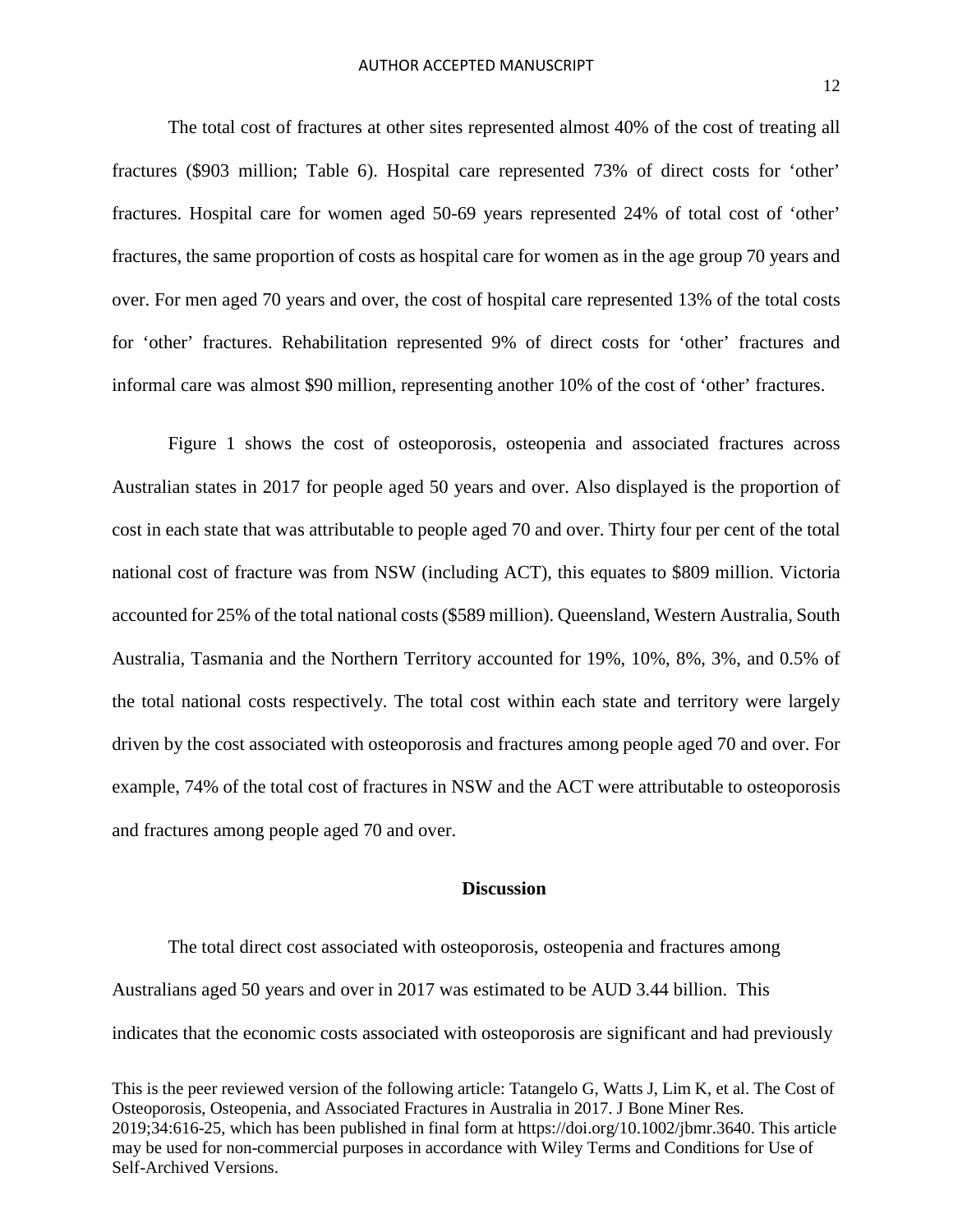been underestimated [4, 19, 20]. By using Australian data on fracture incidence and prevalence of osteoporosis, together with a bottom-up costing approach to estimate resource utilisation, our research provided a more accurate and detailed account of the direct costs. The findings show the distribution of the cost burden of this disease across the cost categories of fracture treatment and the clinical management of osteoporosis. In contrast to previous estimates, our findings demonstrated the majority of cost was attributable to fracture treatment, rather than non-fracture management of osteoporosis. In addition, this is the first Australian study to provide a detailed breakdown of the costs associated with specific fracture sites (hip, wrist, vertebral and 'other'). These new estimates also demonstrated that men accounted for 27.5% of costs, and show that the burden of osteoporosis is not only attributable to women. Using the derived mean cost of fracture by site, age group and sex, the direct cost of fractures in adults with osteopenia (T score between 1 and 2.49) is estimated to be equal to the cost burden of those with osteoporosis (T score  $\leq 2.5$ ).

No previous Australian burden of illness study had used a 'bottom-up' approach to capturing actual resource utilisation in a large number of adults followed for 18-months following a fracture. Prior to this study, the direct health cost of osteoporosis was estimated to be \$1.9 billion in 2007 [8] based only on the cost of hospitalised fracture cases in adults aged 20 years and over, classified as low trauma and without consideration of bone density. This new research, in line with other international burden of disease studies, targeted adults from 50 years and older studies [6, 7, 16, 21-23]. The current study also used Australian epidemiologic and cost data to confine the burden of osteoporosis to adults with low bone density and included direct costs from both hospitalised and non-hospitalised fractures.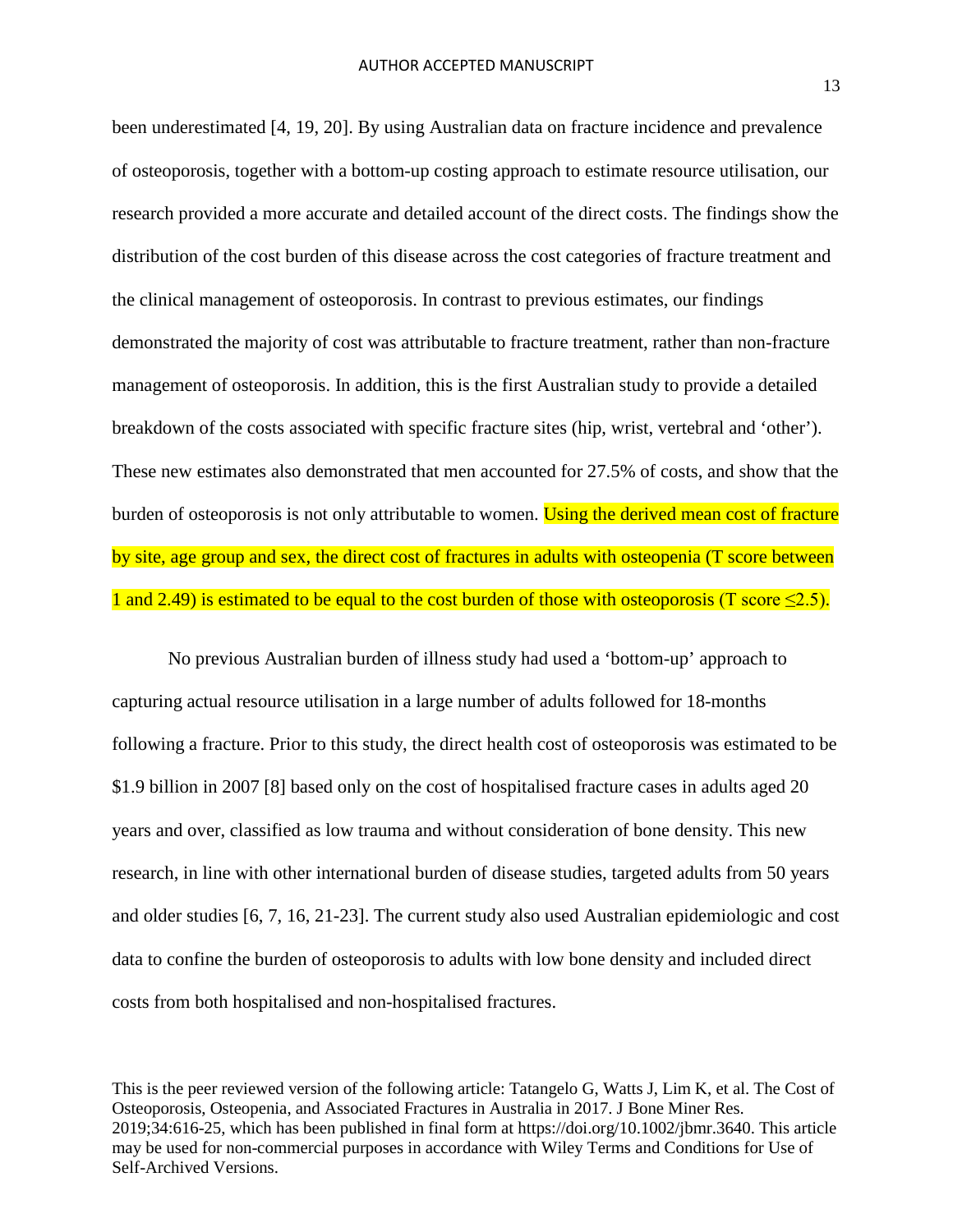The large burden of disease attributable to osteoporosis was predominantly due to fractures, with fractures representing 68% of total direct costs. This cost estimate does not include indirect costs such as productivity loss and the impact on disability and quality of life. Thirty-two per cent of the burden of disease attributable to osteoporosis is due to the cost of management and prevention of further bone loss in Australians with either osteoporosis or osteopenia. In contrast, Access Economics [8] found that the cost of non-fracture management of osteoporosis and osteopenia outweighed the cost of fractures. However, as previously discussed, this earlier study is likely to have significantly underestimated the total fracture cost, as the estimates were based on hospitalised fractures only. The current finding provide evidence to support that efforts to reduce the prevalence of fractures may significantly reduce the economic burden across the healthcare system [24]. In the majority of countries, population screening approaches targeted to the prevention of osteoporosis-related fractures have not been adopted due to the perception of cost inefficiency [25]. However, recent research has demonstrated the efficacy of screening approaches in reducing the incidence of fractures among communitydwelling older people [26]. There is substantial evidence including Australian data that demonstrates the mid-to-long term cost efficiencies of fracture liaison services [27, 28]. These services that aim to 'capture' adults when they are seeking treatment for recent fracture and offer assessment and referral to existing bone health services, have been shown to be effective in reducing the rate of subsequent fracture among fracture patients by up to 80% [29].

In line with previous studies [6, 7], treatment and management of hip fractures had the highest cost, representing 43% of the direct cost of all fractures in the current Australian study. In Canada, hip fractures accounted for 53% of acute care costs and represented 50% of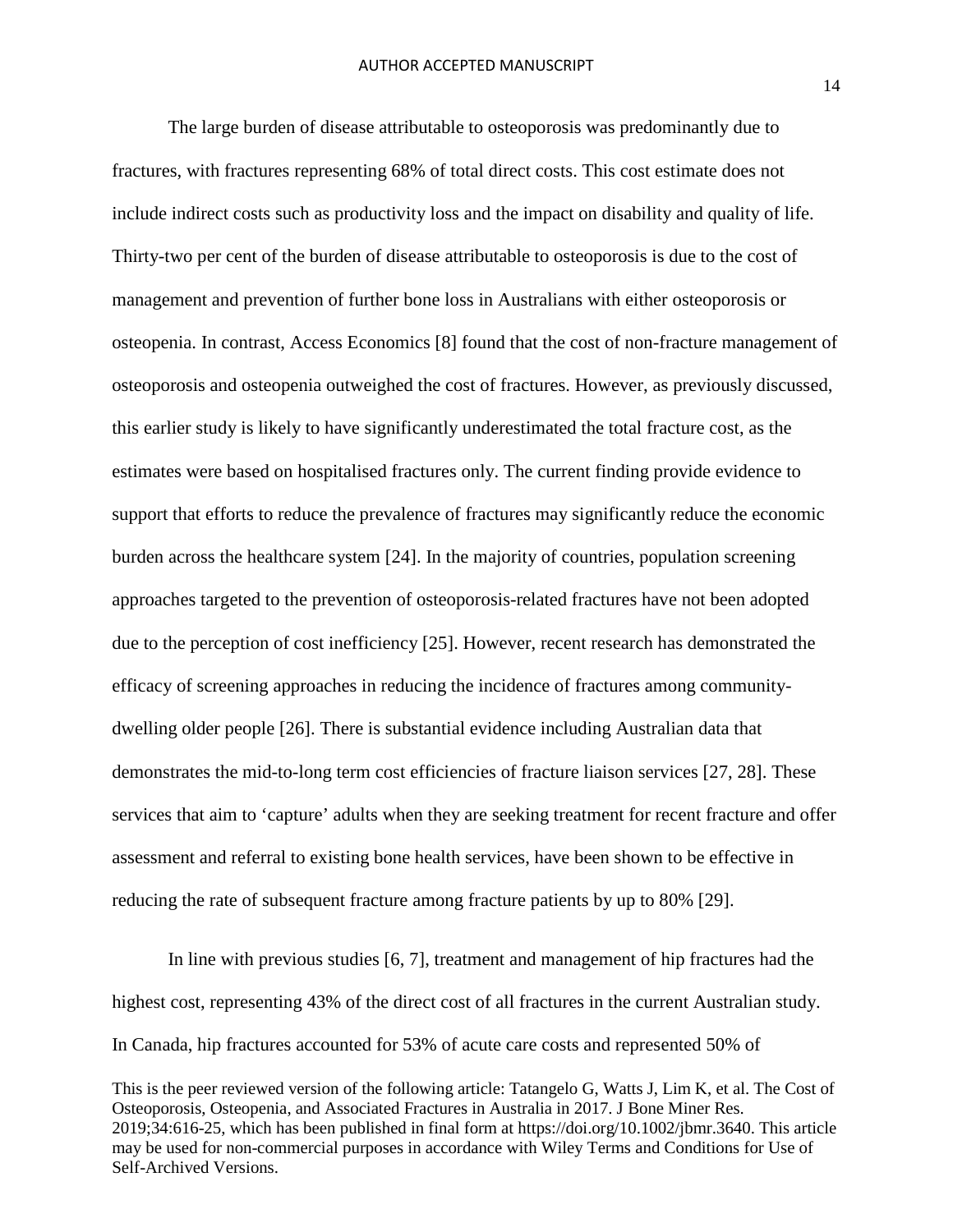hospitalisations attributable to osteoporotic fractures [7] while in the USA, hip fractures have been estimated to account for 72% of total hospital costs but represented only 14% of all fractures [6]. Although hip, wrist (7%) and vertebral fractures (11%) together accounted for 61.5% of the direct costs of fracture treatment, the economic burden of osteoporosis would be significantly underestimated by not including the 38.5% of direct costs used in the treatment and management of 'other' (non-hip, non-wrist and non-vertebral) fractures. In Canada, Burge and colleagues [6] found that 'other" fractures represented 40% of all fractures and Tarride and colleagues [7] reported these 'other' fractures accounted for almost 20% of direct costs in the USA. As such, there is a growing evidence for the importance of prevention, treatment, and education that is concentrated on skeletal fracture sites other than hip, vertebral and wrist [6] that have traditionally been the focus of osteoporosis reports.

There are some important limitations to the study that should be noted. Both the prevalence of osteoporosis and osteopenia, and fracture incidence were taken from one large region located in south-eastern Victoria. Although the analysis specifically used age and sexspecific fracture rates in adults with osteoporosis and osteopenia, the fracture site distribution was assumed to be the same for all adults irrespective of bone density. Our estimates incorporated an observed decline in hip fracture rates of 20% in women and 13% in men [16]. While some data suggested the decline is restricted to hip fracture incidence there are no recent international studies published that use reliable data for incidence of non-hip fractures [30, 31]. However recent Canadian data suggested there may also be a decline in other major osteoporotic fracture sites [24]. There are no published Australian data to identify changes in fractures occurring at other sites. Furthermore the cost burden of 'other' fractures could be overestimated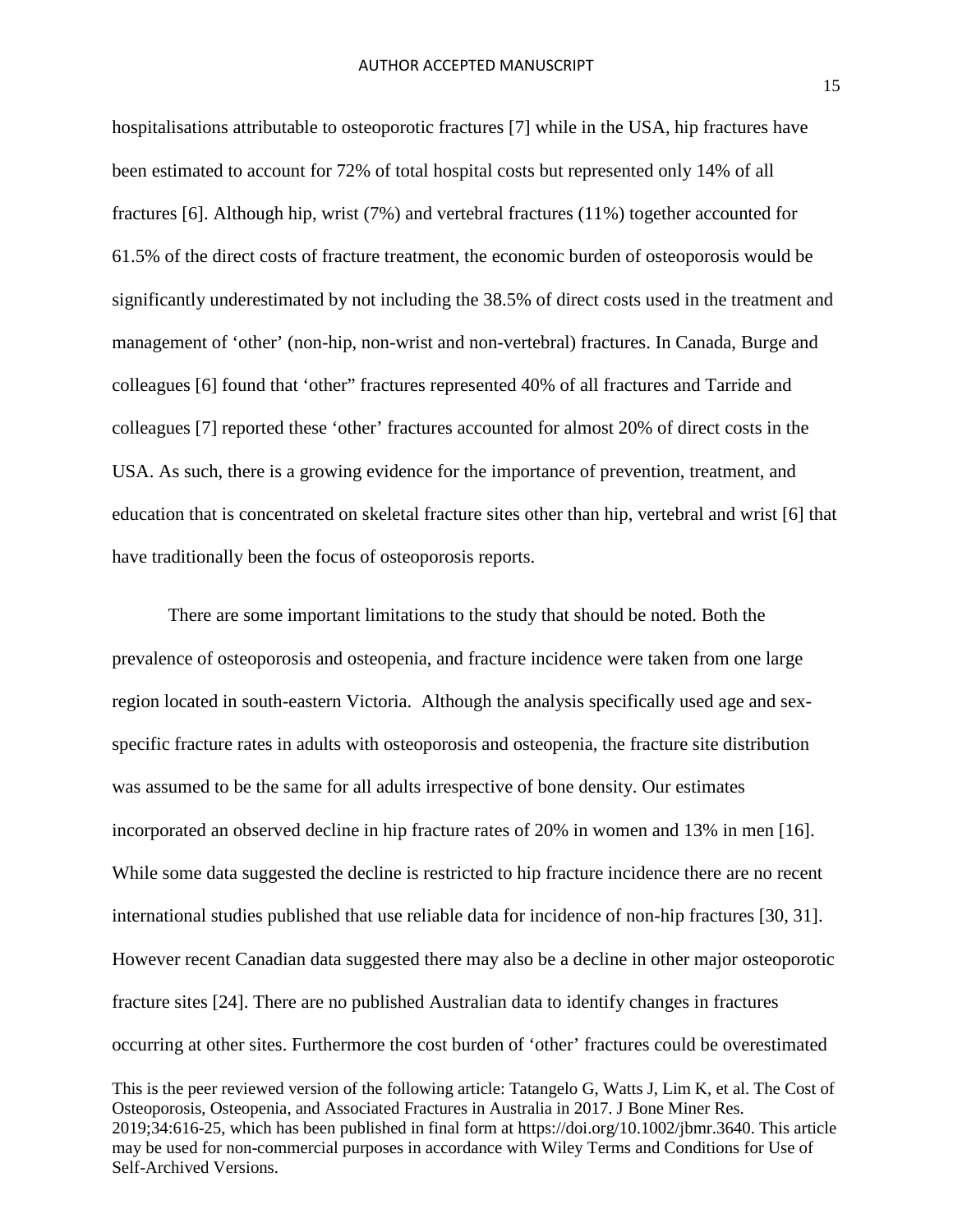since AusICUROS recruitment was through a combination of emergency department, inpatient wards and some public hospital medical imaging services. Fractures of a less serious nature may have been managed without visiting an emergency department and confirmed using private radiology services not included in our recruitment procedures. It is very likely that there are differences in fracture rates among Indigenous Australians consistent with racial differences identified between individuals of First Nations and Caucasian Canadians [32] and in the USA between Black Americans, Hispanic and Caucasian Americans [33]. However there were no reliable published Australian data available to incorporate such differences into the analysis. The Australian Indigenous population accounts for less than 1.2% of Australian adults aged 50 years and over [8]. Service utilisation collected from a 'bottom-up' approach using individual patient records and self-reported questionnaire may underestimate health services attributable to other medical conditions that may be associated with the fracture. Kilgore and colleagues (2013) have reported increases in fracture-related expenditure when using a cost modelling approach that compared healthcare utilisation following the fracture with the period 6-month prior to fracture. These 'attributable' expenditures included incremental changes in recorded conditions such as pneumonia, aftercare, joint pain, pressure ulcers and other musculoskeletal conditions (ref: Kilgore et al BMR 2013). Finally the cost related to change of residence to an aged care facility following the fracture are likely to be underestimated. The AusICUROS study participants may have a healthy volunteer bias since individuals who sustained a fracture at more than one site and/or those who sustained another fracture during the 12-month post-fracture period, were excluded.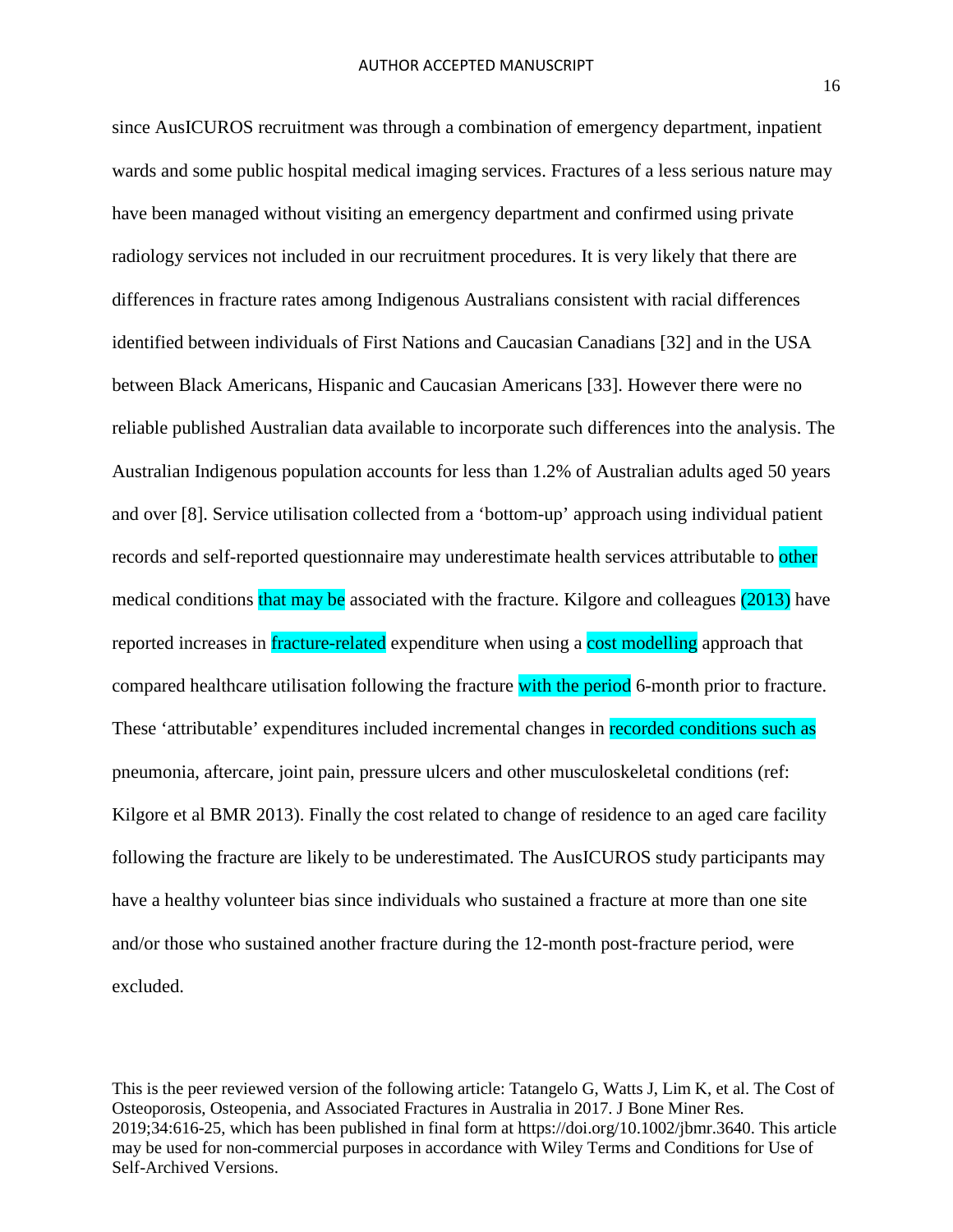Our estimate of a 50% cost burden of treating fractures among adults with osteopenia relative to that of adults with osteoporosis, is novel and highlights the economic cost-benefit of promoting strategies to promote bone health in those who are classified as osteopenia rather than osteoporotic.

This up-to-date information on the costs of osteoporosis in Australia will aid clinicians, government policy makers, researchers and health care organisations and funding bodies to assess the economic importance of reducing both osteoporosis-related fractures and associated costs, promoting bone health and identifying further resource needs. This will be particularly important in planning for a healthcare system capable of addressing the needs of an increasing number of older Australians who will be at significant risk of fracture. The comparison of attributable fracture costs across the seven Australian states and Northern Territory demonstrated the cost burden of treating fractures was largely driven by the proportion of the women aged 70 years and over. However, although hip fractures accounted for the largest proportion of the burden of osteoporosis and osteopenia, fractures at other sites accounted for a significant proportion of the cost for all fractures and should not be ignored in future planning of resource needs. People with fracture at skeletal sites other than hip represent a group at high risk of subsequent fracture including hip fracture [34]. With appropriate assessment of falls risk and bone health these people may benefit from implementation of osteoporosis prevention and management. The current study also highlights the need for greater awareness that osteoporosis is not only a condition affecting women; men account for about 30% of all fractures and their associated costs.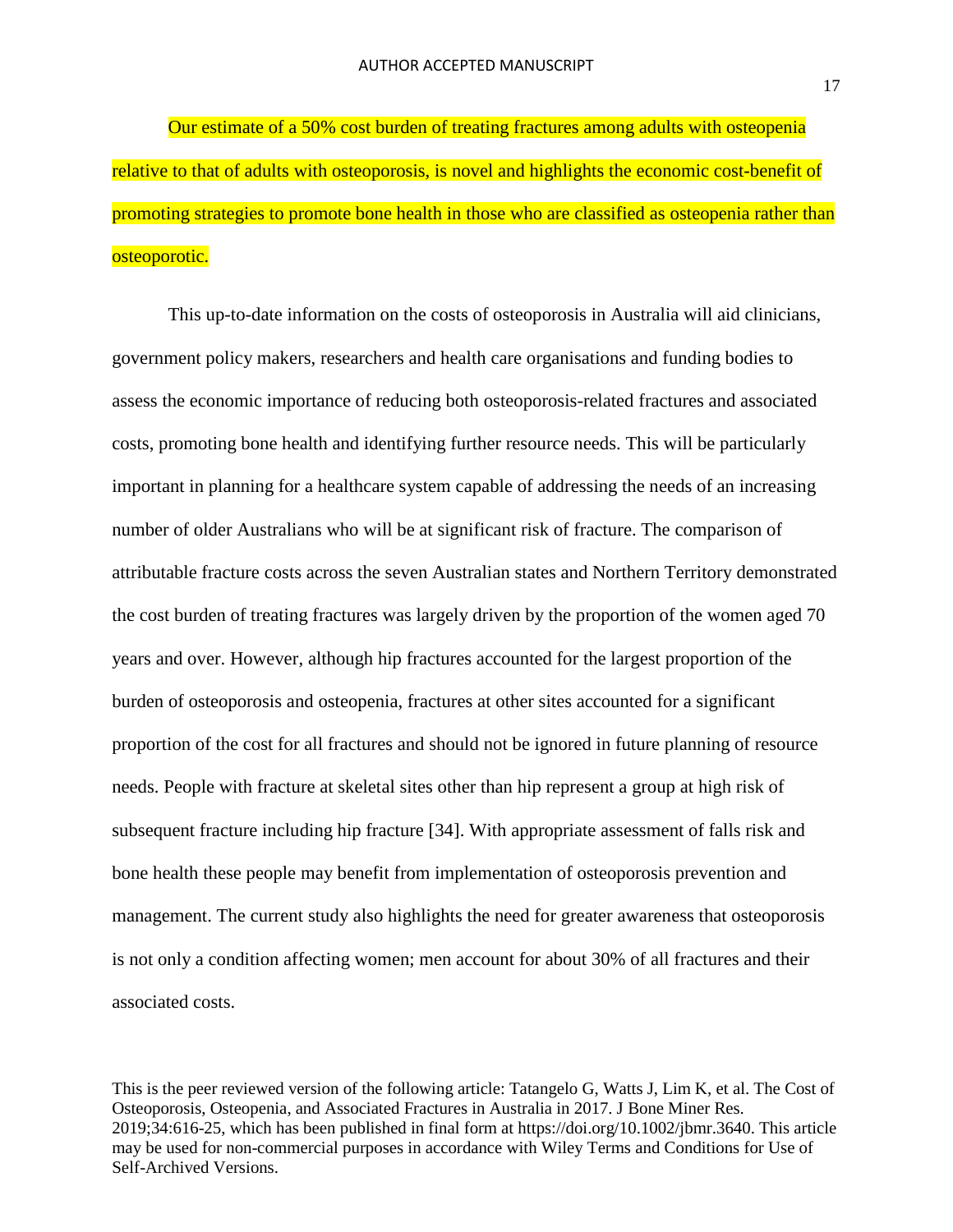# **Competing interests**

No competing interests

# **Authors' contributions**

GT drafted the manuscript. KS, JW and FB conceived of the study, contributed to its design, collected data and helped to draft the manuscript. KL, JA and CC conducted the data analyses. JA, FB, GN, CS-L, AS, SI, ES, RP, LM, MC, TW, LL, GD and PE contributed to the study design, conducted the AusICUROS study site data collection. All authors participated in interpretation of the findings and read and approved of the final manuscript.

# **Acknowledgements**

The ICUROS study in Australia (AusICUROS) was funded by a grant from the National Health and Medical Research Foundation Council No. 68251 with supplementary funding from Merck Australia Pty Ltd. We are grateful to the participants of this study.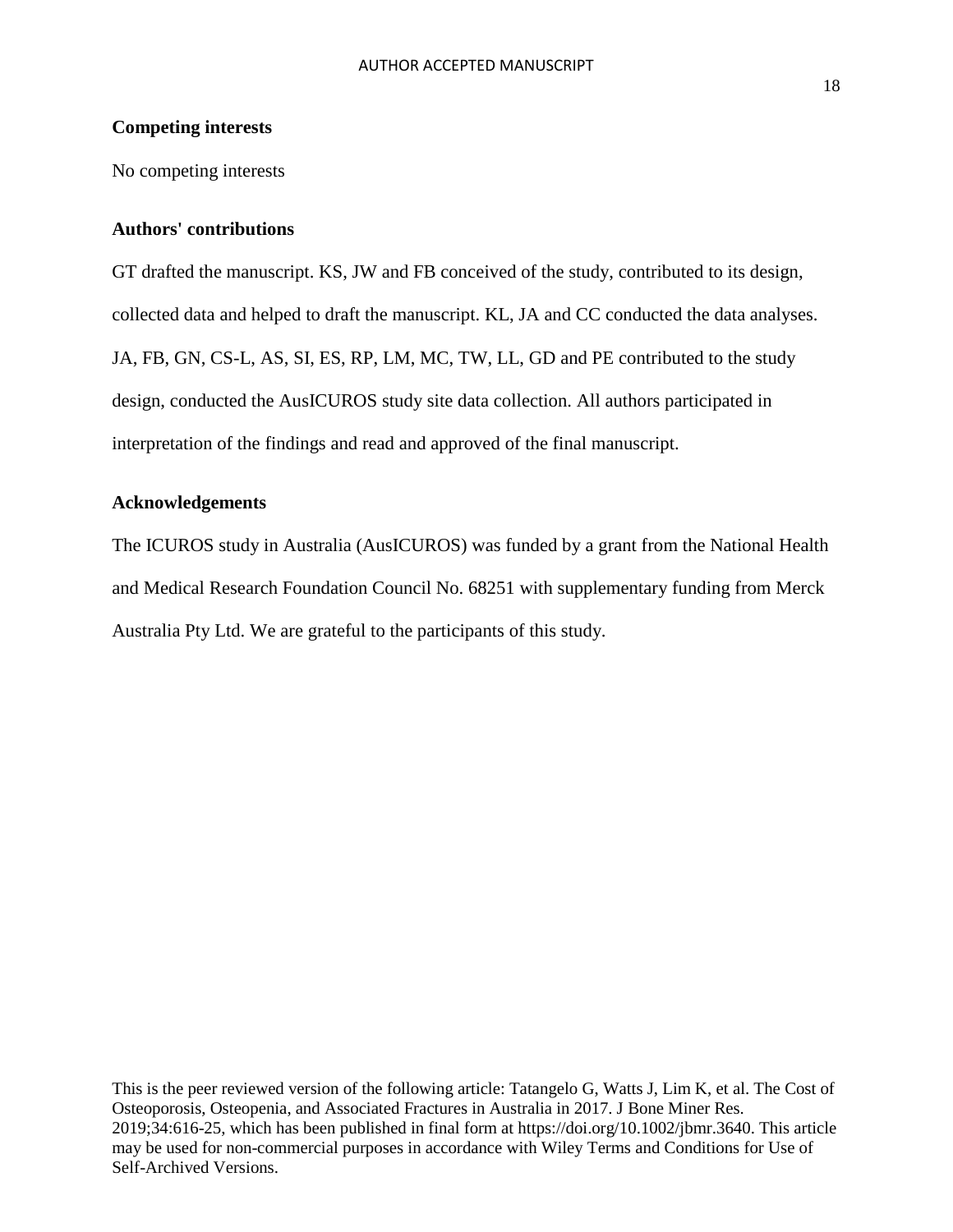#### **References**

1. Van Doorslaer E, Clarke P, Savage E, Hall J. Horizontal inequities in Australia's mixed public/private health care system. Health Policy. 2008;86 (1):97-108.

2. Briggs AM, Jordan JE, Speerin R, Jennings M, Bragge P, Chua J, et al. Models of care for musculoskeletal health: a cross-sectional qualitative study of Australian stakeholders' perspectives on relevance and standardised evaluation. BMC Health Serv. Res. 2015;15(1):509. 3. Abimanyi-Ochom J, Watts J, Borgström F, Nicholson G, Shore-Lorenti C, Stuart A, et al. Changes in quality of life associated with fragility fractures: Australian arm of the International Cost and Utility Related to Osteoporotic Fractures Study (AusICUROS). Osteoporosis Int. 2015;26(6):1781-90.

4. Watts JJ, Abimanyi-Ochom J, Sanders KM. Osteoporosis costing all Australian: A new burden of disease analysis-2012 to 2022. Sydney: Osteoporosis Australia; 2013.

5. Sanders KM, Nicholson GC, Ugoni AM, Pasco JA, Seeman E, Kotowicz MA. Health burden of hip and other fractures in Australia beyond 2000. Projections based on the Geelong Osteoporosis Study. Med J Aust. 1999;170(10):467-70.

6. Burge R, Dawson‐Hughes B, Solomon DH, Wong JB, King A, Tosteson A. Incidence and economic burden of osteoporosis‐related fractures in the United States, 2005–2025. J Bone Miner Res. 2007;22(3):465-75.

7. Tarride JE, Guo N, Hopkins R, Leslie WD, Morin S, Adachi JD, et al. The burden of illness of osteoporosis in Canadian men. J Bone Miner Res. 2012;27(8):1830-8.

8. Access Economics. The burden of brittle bones: costing osteoporosis in Australia Canberra,

ACT. Pty Limited prepared for Osteoporosis Australia; 2001.2001.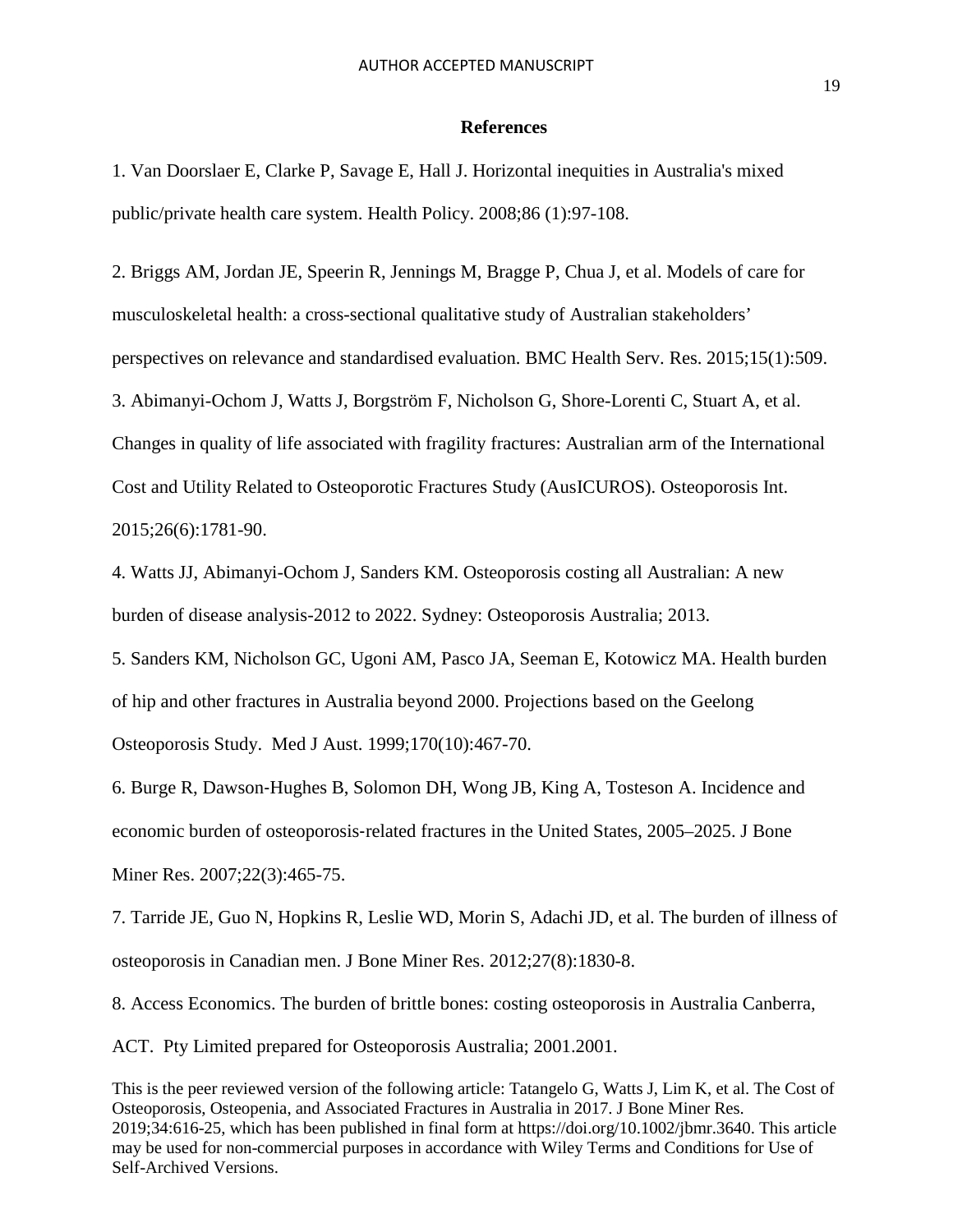9. AIHW. Estimating the prevalence of osteoporosis. Canberr: AIHW; 2014.

10. Pasco JA, Nicholson GC, Kotowicz MA. Cohort profile: Geelong Osteoporosis Study. Int J Epidemiol. 2012;41(6):1565-75.

11. Borgström F, Lekander I, Ivergård M, Ström O, Svedbom A, Alekna V, et al. The International Costs and Utilities Related to Osteoporotic Fractures Study (ICUROS)—quality of life during the first 4 months after fracture. Osteoporosis Int. 2013;24(3):811-23.

12. ABS. Australian Demographics Statistics, Dec 2012. Australia: ABS; 2013. *Estimated resident population, by age and sex – at 30 June 2012.*

13. Henry M, Pasco J, Nicholson G, Seeman E, Kotowicz M. Prevalence of osteoporosis in

Australian women: Geelong Osteoporosis Study. J Clin Densitometry. 2000;3(3):261-8.

14. Pasco JA, Lane SE, Brennan SL, Timney EN, Bucki-Smith G, Dobbins AG, et al. Fracture risk among older men: osteopenia and osteoporosis defined using cut-points derived from female versus male reference data. Osteoporosis Int. 2014;25(3):857-62.

15. Pasco JA, Seeman E, Henry MJ, Merriman EN, Nicholson GC, Kotowicz MA. The

population burden of fractures originates in women with osteopenia, not osteoporosis.

Osteoporos Int. 2006;17(9):1404-9.

16. Crisp A, Dixon T, Jones G, Cumming RG, Laslett LL, Bhatia K, et al. Declining incidence of osteoporotic hip fracture in Australia. Arch Osteoporos. 2012;7(1-2):179-85.

17. Department of Human Services. Medicare Australia Statistics, in Medicare Item Reports. Australia: Australian Government; 2013.

18. World Health Organisation. WHO Study Group on Assessment of Fracture Risk and its Application to Screening for Postmenopausal Osteoporosis. Geneva1994.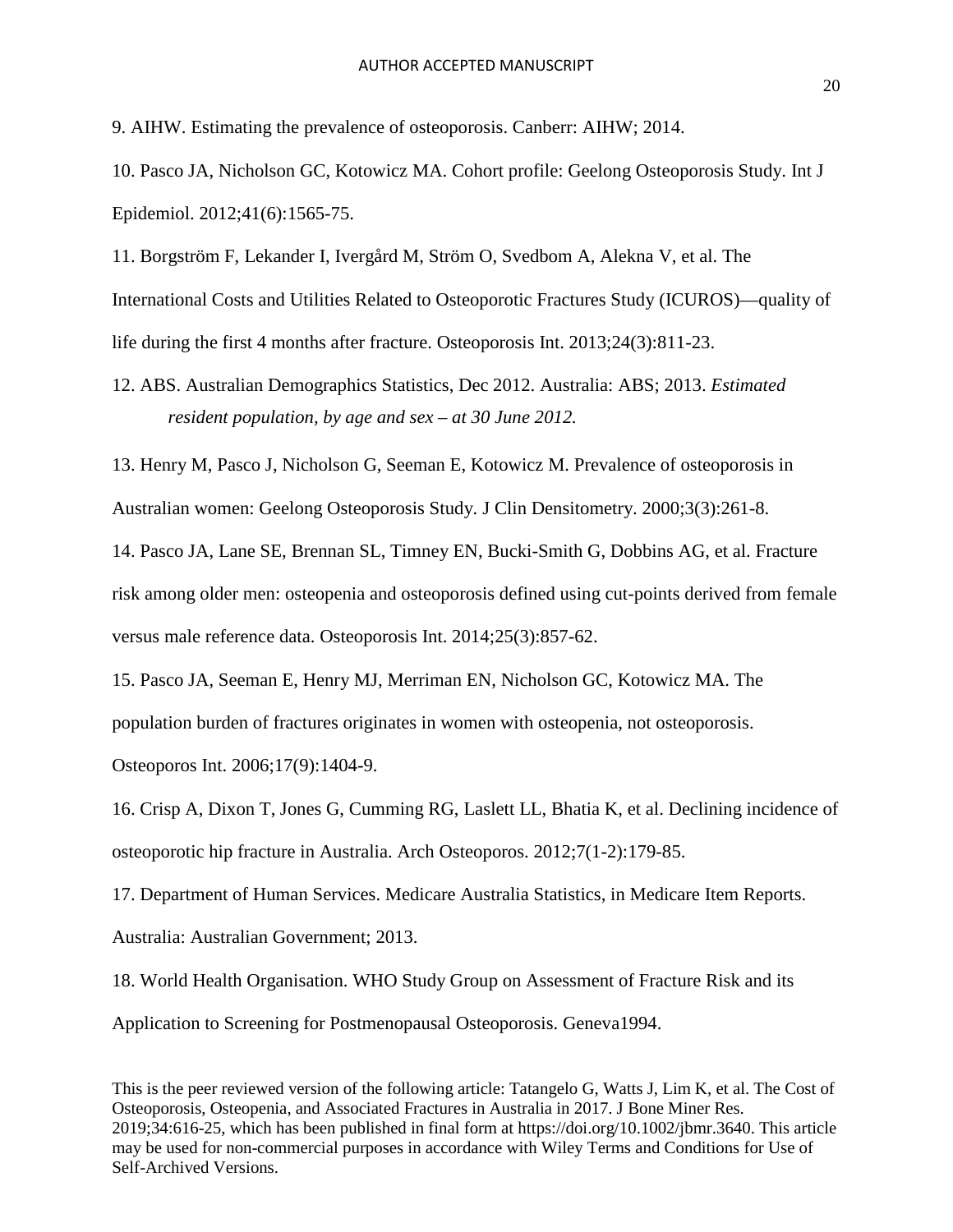19. Hopkins R, Tarride J, Leslie W, Metge C, Lix L, Morin S, et al. Estimating the excess costs for patients with incident fractures, prevalent fractures, and nonfracture osteoporosis. Osteoporosis Int. 2013;24(2):581-93.

20. Harris AH, Cumming R, Watts J, Ebeling P, Crowley S. The burden of illness and the cost of osteoporosis in Australia. [Technical Report 8] Centre for Health Program Evaluation, Melbourne; 1998.

21. Johnell O, Kanis J. An estimate of the worldwide prevalence and disability associated with osteoporotic fractures. Osteoporosis Int. 2006;17(12):1726-33.

22. Lippuner K, Johansson H, Borgström F, Kanis J, Rizzoli R. Cost-effective intervention thresholds against osteoporotic fractures based on FRAX® in Switzerland. Osteoporosis Int. 2012;23(11):2579-89.

23. Crilly R, Kloseck M, Chesworth B, Mequanint S, Sadowski E, Gilliland J. Comparison of hip fracture and osteoporosis medication prescription rates across Canadian provinces. Osteoporosis Int. 2014;25(1):205-10.

24. Leslie WD, Metge CJ, Azimaee M, Lix LM, Finlayson GS, Morin SN, et al. Direct costs of fractures in Canada and trends 1996–2006: A population-based cost-of-illness analysis. J Bone Miner Res. 2011;26(10):2419-29.

25. Curtis EM, Moon RJ, Harvey NC, Cooper C. The impact of fragility fracture and approaches to osteoporosis risk assessment worldwide. Bone. 2017.

26. McCloskey E, Lenaghan E, Clarke S, Fordham R, Gittoes N, Harvey I, et al., editors. Screening based on FRAX fracture risk assessment reduces the incidence of hip fractures in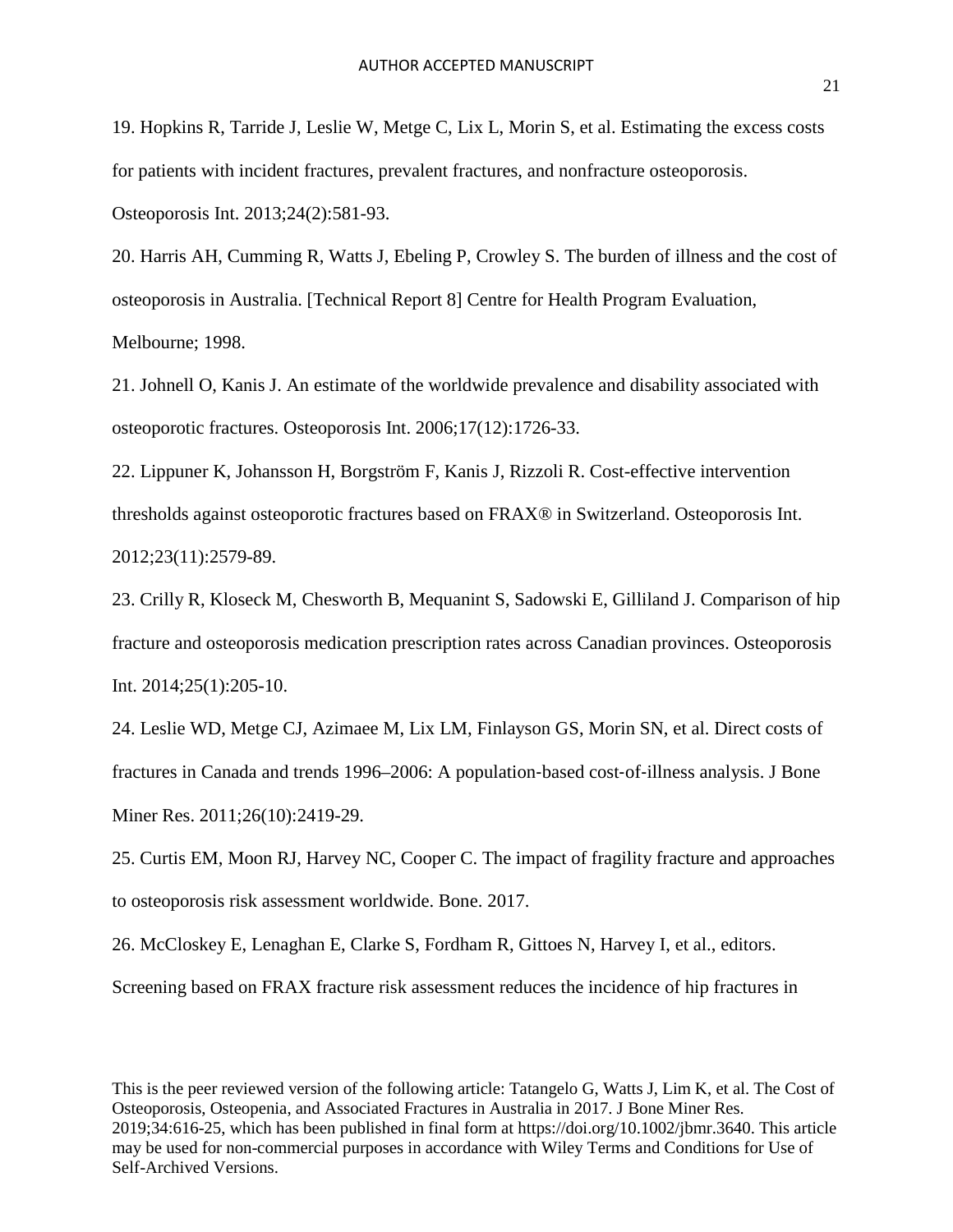older community-dwelling women-results from the scoop study. Osteoporosis Int; 2016: Springer London Ltd 236 Grays Inn Rd, 6th Floor, London Wc1x 8hl, England.

27. Eisman JA, Bogoch ER, Dell R, Harrington JT, McKinney RE, McLellan A, et al. Making the first fracture the last fracture: ASBMR task force report on secondary fracture prevention. J Bone Miner Res. 2012;27(10):2039-46.

28. Cooper M, Palmer A, Seibel M. Cost-effectiveness of the Concord Minimal Trauma Fracture Liaison service, a prospective, controlled fracture prevention study. Osteoporosis Int. 2012;23(1):97-107.

29. Randell A, Sambrook P, Nguyen T, Lapsley H, Jones G, Kelly P, et al. Direct clinical and welfare costs of osteoporotic fractures in elderly men and women. Osteoporosis Int. 1995;5(6):427-32.

30. Cooper C, Cole Z, Holroyd C, Earl S, Harvey N, Dennison E, et al. Secular trends in the incidence of hip and other osteoporotic fractures. Osteoporosis Int. 2011;22(5):1277.

31. Kanis JA, Odén A, McCloskey E, Johansson H, Wahl DA, Cooper C. A systematic review of hip fracture incidence and probability of fracture worldwide. Osteoporosis Int. 2012;23:2239-56. 32. Leslie W, Brennan S, Prior H, Lix L, Metge C, Elias B. The post-fracture care gap among Canadian First Nations peoples: a retrospective cohort study. Osteoporosis Int. 2012;23:929-36. 33. Cauley JA. Defining ethnic and racial differences in osteoporosis and fragility fractures. Clin Orthop Relat Res. 2011;469(7):1891.

34. Johansson H, Siggeirdottir K, Harvey NC, McCloskey E, Sigurdsson G, Kanis JA. Imminent risk of fracture after fracture. Osteoporos Int 2017;28:775-780.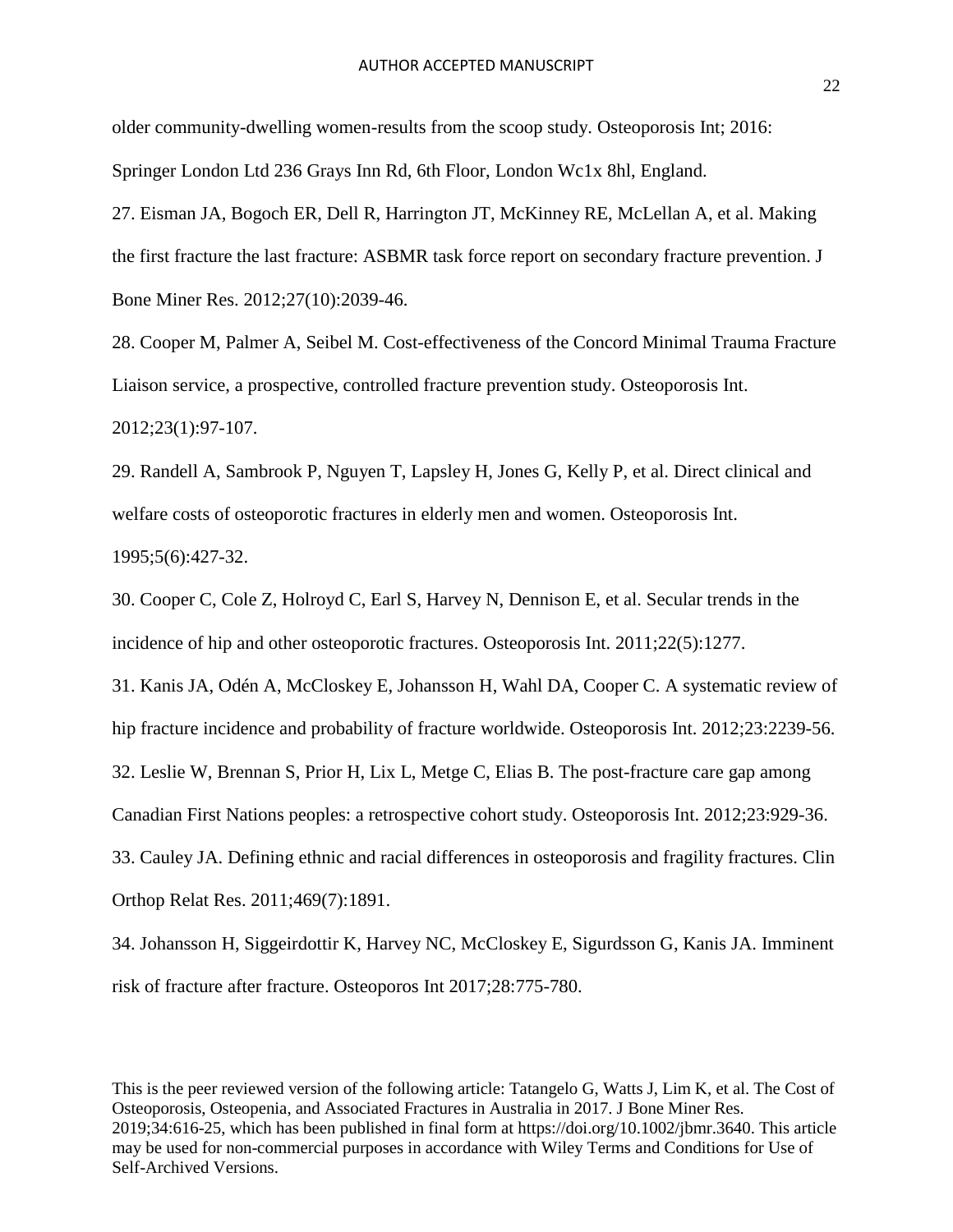35. Fair Work Omsbudsman Social, Community, Home Care and Disability Services Industry

Award 2010. 2013 [Accessed: August, 2013] [Available from:

[http://awardfinder.fwo.gov.au/mati.aspx?ma=AN120118&ti=MA000100.](http://awardfinder.fwo.gov.au/mati.aspx?ma=AN120118&ti=MA000100)

# **Tables and Figures**

**Table 1: Total costs in AUD millions of osteoporosis and osteopenia(1) , and fractures in 2017**

|                                          | <b>Direct</b>       | <b>Informal care</b> | % Direct        | <b>Total</b> |
|------------------------------------------|---------------------|----------------------|-----------------|--------------|
| <b>Component one:</b>                    | Cost <sup>(2)</sup> |                      | <b>Fracture</b> | cost         |
| <b>Fracture Treatment Costs</b>          |                     |                      | Cost            | and $\%$     |
| Hip fractures                            | 962.55              | 49.20                | 43.1%           |              |
| Wrist fractures                          | 154.88              | 9.43                 | 7.0%            |              |
| Vertebral fractures                      | 229.33              | 37.66                | 11.4%           |              |
| Other fractures                          | 816.05              | 86.98                | 38.5%           |              |
| <b>Total Direct Fracture Cost</b>        | 2,168.3             | 183.3                | 100%            | 2,346.08     |
| <i>(including informal care)</i>         |                     |                      |                 |              |
| <b>Proportion of total overall costs</b> |                     |                      |                 | 68.2%        |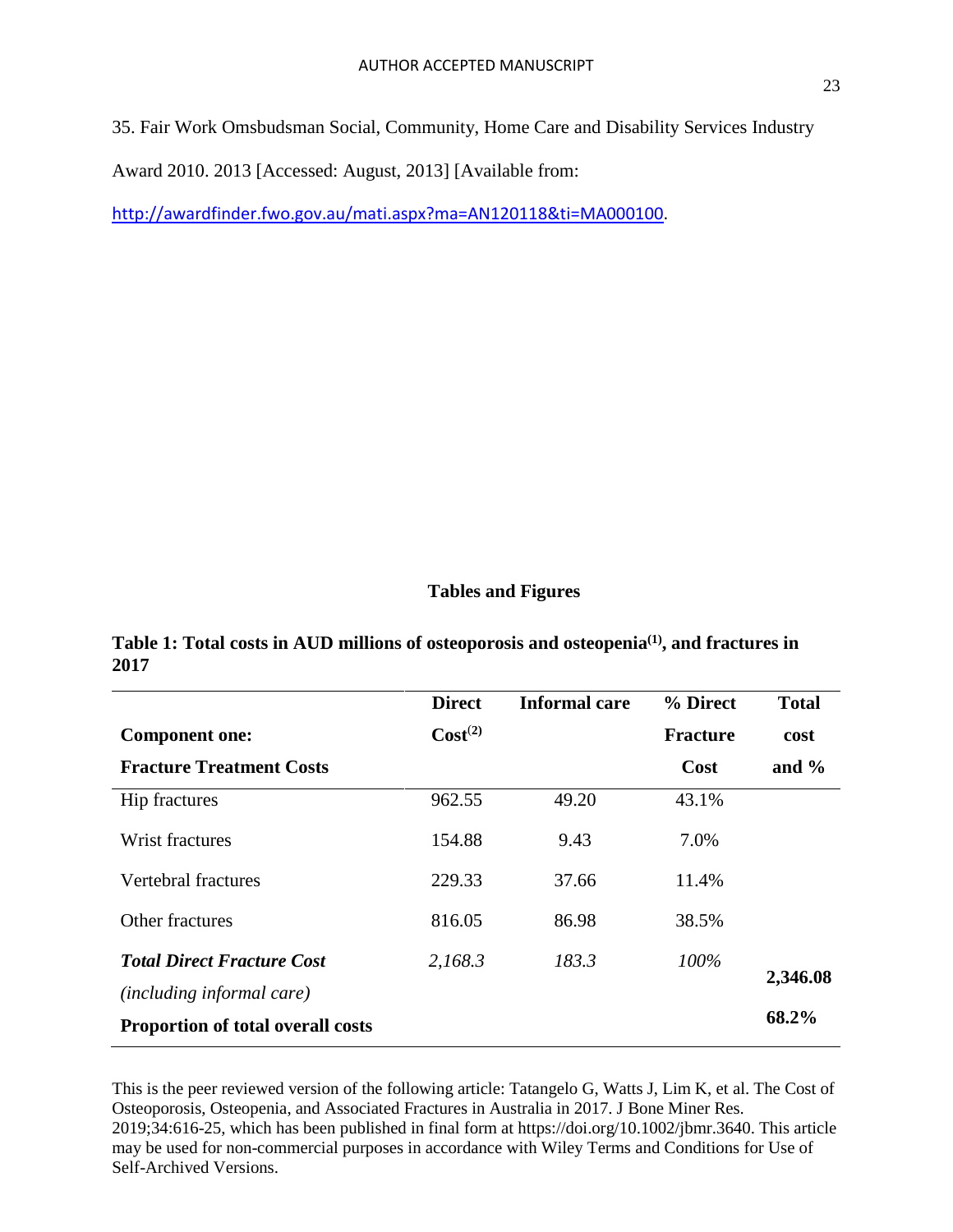| <b>Component two:</b>                            |         |        |          |
|--------------------------------------------------|---------|--------|----------|
| <b>Non-Fracture/Prevention Cost</b> <sup>1</sup> |         |        |          |
| Routine medical and pathology                    | 792.46  | 72.3%  |          |
| <b>DXA</b>                                       | 42.83   | 3.9%   |          |
| Pharmaceuticals- bone health                     | 260.96  | 23.8%  |          |
| <b>Non-Fracture/Prevention Cost</b> <sup>1</sup> | 1,096.3 | 100%   | 1,096.25 |
| <b>Proportion of total overall costs</b>         |         |        | 31.8%    |
| <b>Total Overall Costs</b>                       |         | 100.0% | 3,442.33 |

*(1) Refers to fracture prevention including anti-osteoporosis pharmaceuticals, doctor visits for prescription of these drugs, DXA scans, calcium and vitamin D supplements.* (**2)** *Refers to direct costs not including informal care (number of hours of care given by family and friends [4] etc which has been costed at the rate of community service 'home help' in Australia [35])*

|                       | <b>Total Cost for Women</b> |             | <b>Total Cost for Men</b> | <b>Total</b>     |               |
|-----------------------|-----------------------------|-------------|---------------------------|------------------|---------------|
|                       | $\Delta U D$ (%)            |             | $\Delta U D$ (%)          | $\Delta U D$ (%) |               |
| <b>ALL</b>            | Age 50 - 69                 | Age $70+$   | Age 50 - 69               | Age $70+$        | Age $50+$     |
| <b>FRACTURES</b>      | years                       | years       | years                     | years            | years         |
| <b>Hospital Total</b> | 322,171,823                 | 790,200,737 | 150,038,191               | 311,999,675      | 1,574,410,425 |
|                       | (13.7)                      | (33.7)      | (6.4)                     | (13.3)           | (67.1)        |
| Ambulance             | 13,799,492                  | 33,225,817  | 7,650,458                 | 14,097,776       | 68,773,542    |
|                       | (0.6)                       | (1.4)       | (0.3)                     | (0.6)            | (2.9)         |
| Community             | 11,188,565                  | 15,864,557  | 5,424,421                 | 6,919,843        | 39, 397, 386  |
| Fracture Mgt.         | (0.5)                       | (0.7)       | (0.2)                     | (0.3)            | (1.7)         |

**Table 2: Total cost in AUD of all fractures by gender, age group and sector in Australia for 2017**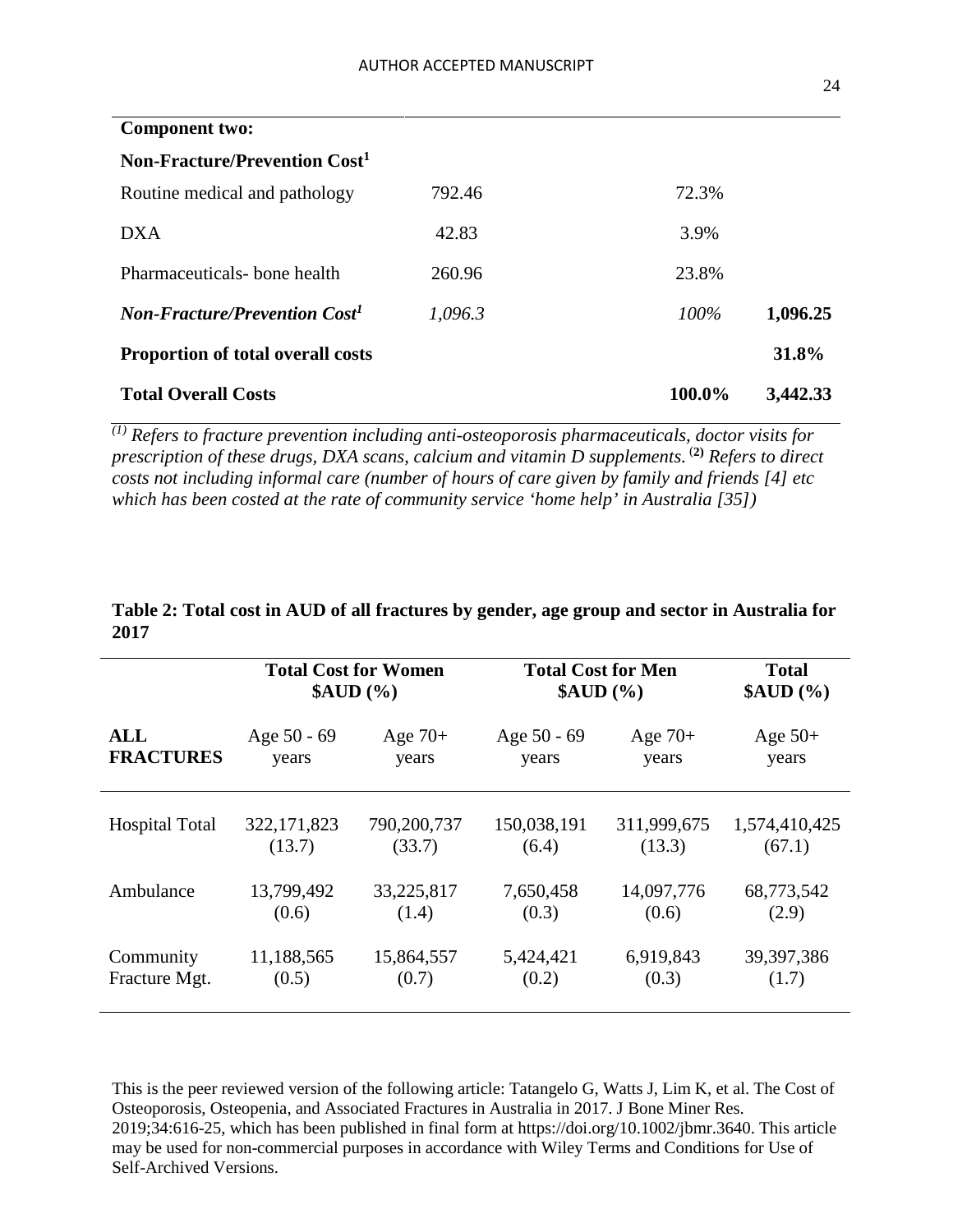| <b>Total Direct</b> | 422,961,132 | 1,277,724,566       | 193,226,800    | 452,168,986         | 2,346,081,485       |
|---------------------|-------------|---------------------|----------------|---------------------|---------------------|
| Cost                | (18.0)      | (54.5)              | (8.2)          | (19.3)              | (100.0)             |
| Informal care       | 38,811,884  | 99, 343, 875        | 20,897,734     | 24, 215, 432        | 183,268,925         |
|                     | (1.7)       | (4.2)               | (0.9)          | (1.0)               | (7.8)               |
| Community           | 9,449,127   | 41,573,333          | 210,425        | 10,758,147          | 61,991,032          |
| <b>Services</b>     | (0.4)       | (1.8)               | (0.0)          | (0.5)               | (2.6)               |
| Nursing home        | $\theta$    | 61,981,786<br>(2.6) | $\overline{0}$ | 20,504,990<br>(0.9) | 82,486,776<br>(3.5) |
| Rehabilitation      | 27,540,242  | 235,534,461         | 9,005,572      | 63, 673, 123        | 335,753,398         |
|                     | (1.2)       | (10.0)              | (0.4)          | (2.7)               | (14.3)              |

*Note:* Fracture Management includes GP, Physio, Med Spec, x-ray, Pharmaceutical, Supplements. Total Direct Cost includes informal care.

| 101 2017              |                             |             |                           |                  |             |
|-----------------------|-----------------------------|-------------|---------------------------|------------------|-------------|
|                       | <b>Total Cost for Women</b> |             | <b>Total Cost for Men</b> | <b>Total</b>     |             |
|                       | $\Delta U D$ (%)            |             | $\Delta U D$ (%)          | $\Delta U D$ (%) |             |
| <b>HIP</b>            | Age 50 - 69                 | Age $70+$   | Age 50 - 69               | Age $70+$        | Age $50+$   |
| <b>FRACTURES</b>      | years                       | years       | years                     | years            | years       |
| <b>Hospital Total</b> | 34,036,336                  | 435,139,563 | 26,549,016                | 167,430,327      | 663,155,242 |
|                       | (3.4)                       | (43.0)      | (2.6)                     | (16.5)           | (65.5)      |
| Ambulance             | 1,177,140                   | 12,465,618  | 951,506                   | 5,095,523        | 19,689,788  |
|                       | (0.1)                       | (1.2)       | (0.1)                     | (0.5)            | (1.9)       |
| Community             | 843,311                     | 4,849,128   | 625,767                   | 3,065,488        | 9,383,693   |
| Fracture Mgt.         | (0.1)                       | (0.5)       | (0.1)                     | (0.3)            | (0.9)       |
| Rehabilitation        | 6,566,198                   | 140,630,408 | 7,600,995                 | 40,297,927       | 195,095,528 |
|                       | (0.6)                       | (13.9)      | (0.8)                     | (4.0)            | (19.3)      |

**Table 3: Total cost in AUD of hip fractures by sex, age group and cost category in Australia for 2017**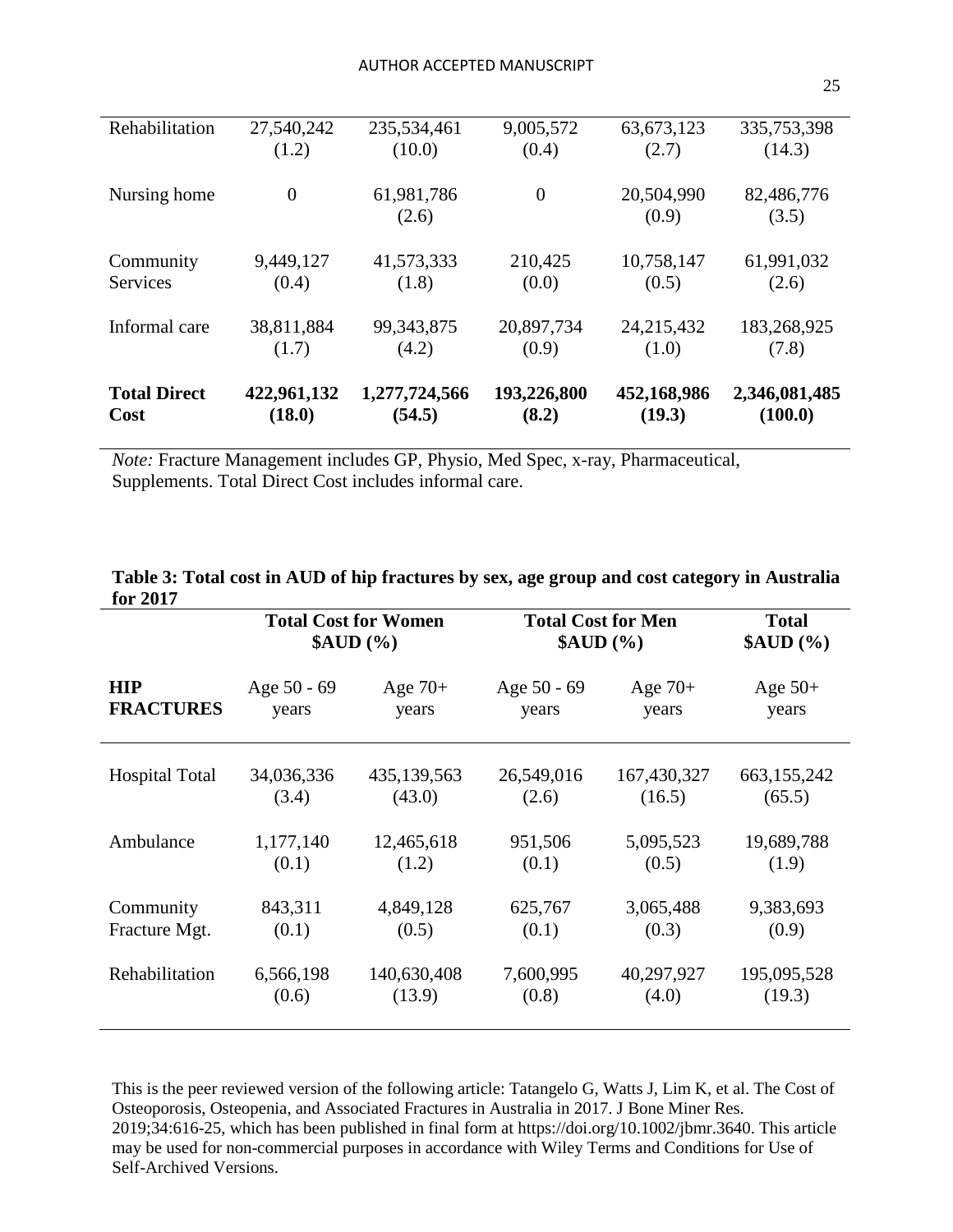| Nursing home                                               | $\theta$            | 40,203,163<br>(4.0)   | $\overline{0}$      | 19,861,292<br>(2.0)   | 60,064,455<br>(5.9)    |
|------------------------------------------------------------|---------------------|-----------------------|---------------------|-----------------------|------------------------|
| Community<br><b>Services</b>                               | 94,606              | 11,567,781<br>(1.1)   | $\overline{0}$      | 3,501,348<br>(0.3)    | 15,163,735<br>(1.5)    |
| Informal care                                              | 239,352             | 46,155,736<br>(4.6)   | 70,359              | 2,732,960<br>(0.3)    | 49,198,407<br>(4.9)    |
| <b>Total Direct</b><br>Cost                                | 42,956,943<br>(4.2) | 691,011,397<br>(68.3) | 35,797,644<br>(3.5) | 241,984,865<br>(23.9) | 1,011,750,848<br>(100) |
| Percentage of<br>total direct<br>cost for all<br>fractures | 1.8                 | 29.5                  | 1.5                 | 10.3                  | 43.1                   |

*Note:* Fracture Management includes GP, Physio, Med Spec, x-ray, Pharmaceutical (pain relief etc), Supplements. Total Direct Cost includes informal care.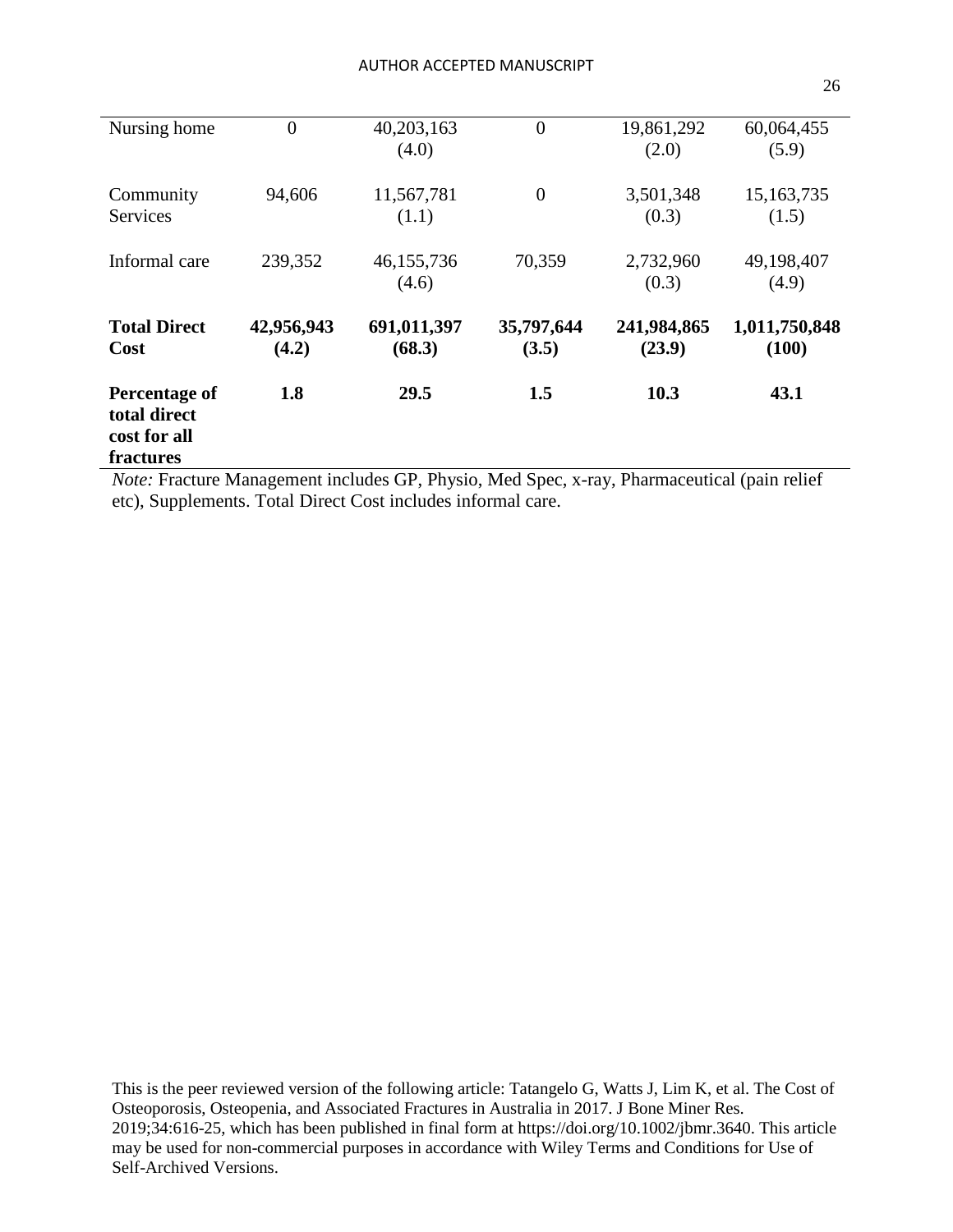|                                                                   |                      | <b>Total Cost for Women</b><br>$\Delta U D$ (%) | <b>Total Cost for Men</b><br>$\Delta U D$ (%) | <b>Total</b><br>\$AUD (%) |                       |  |
|-------------------------------------------------------------------|----------------------|-------------------------------------------------|-----------------------------------------------|---------------------------|-----------------------|--|
| <b>WRIST</b><br><b>FRACTURES</b>                                  | Age 50 - 69<br>years | Age $70+$<br>years                              | Age 50 - 69<br>years                          | Age $70+$<br>years        | Age $50+$<br>years    |  |
| <b>Hospital Total</b>                                             | 40,295,819<br>(24.5) | 61,532,004<br>(37.4)                            | 5,238,007<br>5,913,400<br>(3.2)<br>(3.6)      |                           | 112,979,230<br>(68.8) |  |
| Ambulance                                                         | 1,215,013<br>(0.7)   | 2,419,943<br>(1.5)                              | 177,952<br>(0.1)                              | 409,797<br>(0.2)          | 4,222,705<br>(2.6)    |  |
| Community<br>Fracture Mgt.                                        | 1,910,265<br>(1.2)   | 2,472,267<br>(1.5)                              | 211,847<br>(0.1)                              | 234,520<br>(0.1)          | 4,828,900<br>(2.9)    |  |
| Rehabilitation                                                    | 3,468,462<br>(2.1)   | 20,877,942<br>(12.7)                            | 74,070                                        | 1,288,985<br>(0.8)        | 25,709,459<br>(15.6)  |  |
| Nursing home                                                      | $\boldsymbol{0}$     | 4,791,079<br>(2.9)                              | $\boldsymbol{0}$                              | 35,496                    | 4,826,575<br>(2.9)    |  |
| Community<br><b>Services</b>                                      | 133,016<br>(0.1)     | 2,139,423<br>(1.3)                              | $\boldsymbol{0}$                              | 38,156                    |                       |  |
| Informal care                                                     | 3,306,264<br>(2.0)   | 6,091,947<br>(3.7)                              | 31,558                                        | $\overline{0}$            | 9,429,769<br>(5.7)    |  |
| <b>Total Direct</b><br>Cost                                       | 50,328,839<br>(30.6) | 100,324,607<br>(61.1)                           | 5,733,433<br>(3.5)                            | 7,920,354<br>(4.8)        | 164,307,233<br>(100)  |  |
| <b>Percentage of</b><br>total direct<br>cost for all<br>fractures | 2.1                  | 4.3                                             | 0.2                                           | 0.3                       | 7.0                   |  |

| Table 4: Total cost in AUD of wrist fractures by sex, age group and cost category in |  |  |
|--------------------------------------------------------------------------------------|--|--|
| <b>Australia for 2017</b>                                                            |  |  |

*Note:* Fracture Management includes GP, Physio, Med Spec, Xray, Pharmaceutical (pain relief etc), Supplements. Total Direct Cost includes informal care.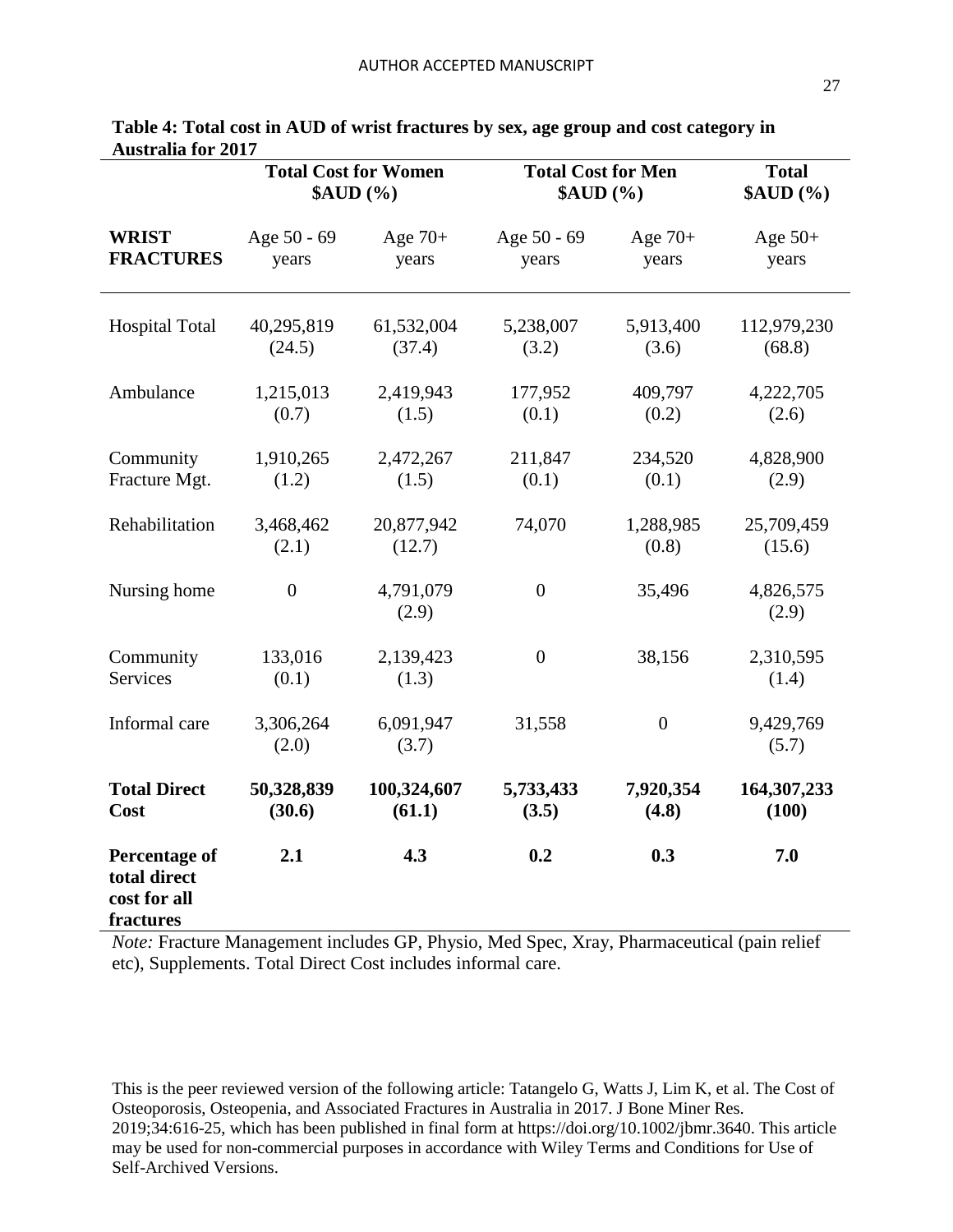28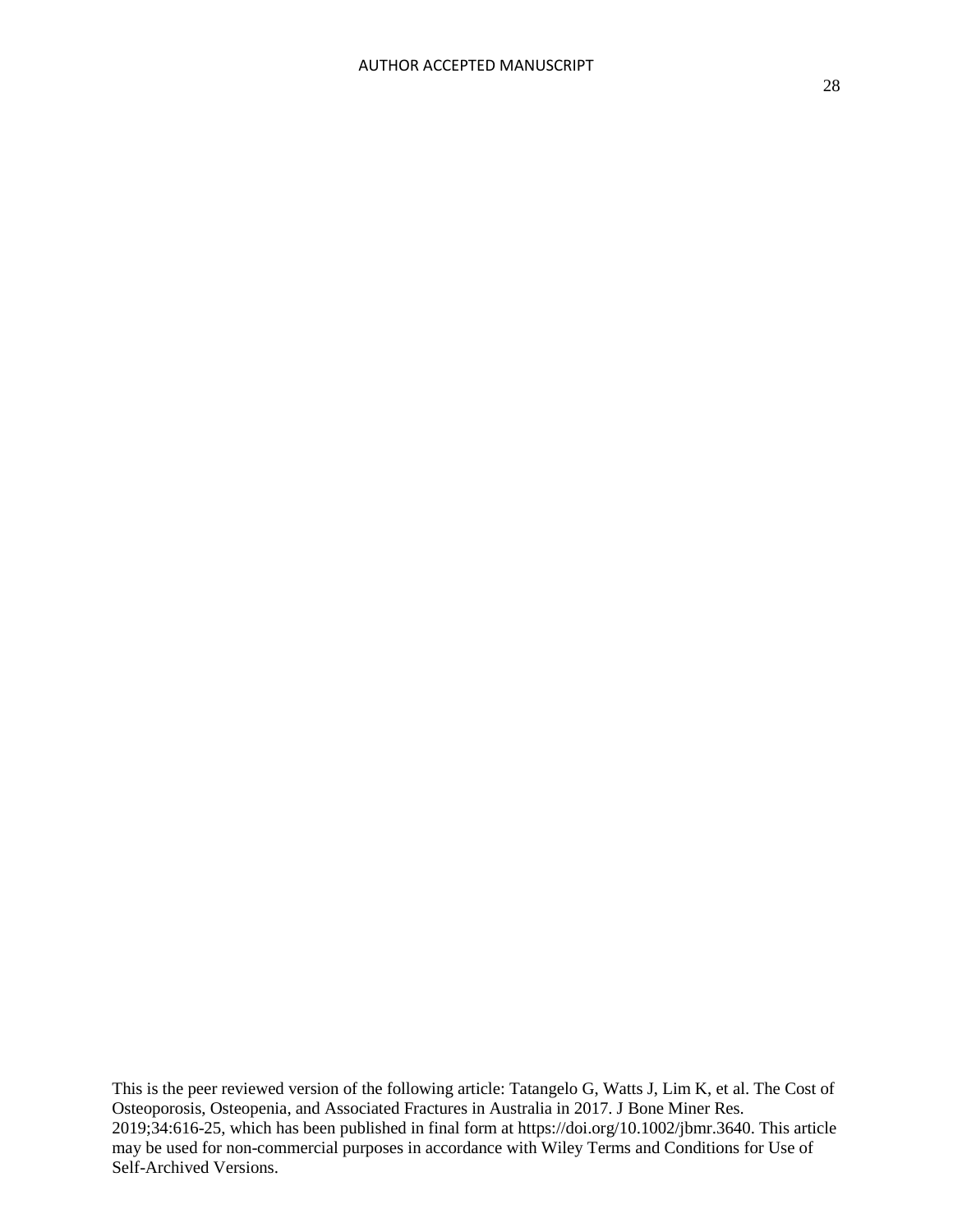|                                                                   |                           | <b>Total Cost for Women</b><br>$\Delta U D$ (%) | <b>Total Cost for Men</b>                   | $\Delta U D$ (%) | <b>Total</b><br>\$AUD (%) |
|-------------------------------------------------------------------|---------------------------|-------------------------------------------------|---------------------------------------------|------------------|---------------------------|
| <b>VERTEBRAL</b>                                                  | Age 50 - 69               | Age $70+$                                       | Age 50 - 69                                 | Age $70+$        | Age $50+$                 |
| <b>FRACTURES</b>                                                  | years                     | years                                           | years                                       | years            | years                     |
| <b>Hospital Total</b>                                             | 28, 264, 433              | 79,584,211                                      | 10,495,679                                  | 22,538,470       | 140,882,793               |
|                                                                   | (10.6)                    | (29.8)                                          | (3.9)                                       | (8.4)            | (52.8)                    |
| Ambulance                                                         | 2,894,108                 | 8,457,902                                       | 1,178,742                                   | 1,360,241        | 13,890,993                |
|                                                                   | (1.1)                     | (3.2)                                           | (0.4)                                       | (0.5)            | (5.2)                     |
| Community                                                         | 1,775,868                 | 3,131,270                                       | 559,766                                     | 764,523          | 6,231,427                 |
| Fracture Mgt.                                                     | (0.7)                     | (1.2)                                           | (0.2)                                       | (0.3)            | (2.3)                     |
| Rehabilitation                                                    | 2,767,765                 | 28,731,990                                      | 168,147                                     | 5,460,229        | 37,128,131                |
|                                                                   | (1.0)                     | (10.8)                                          | (0.1)                                       | (2.0)            | (13.9)                    |
| Nursing home                                                      | $\boldsymbol{0}$<br>(0.0) | 6,593,429<br>(2.5)                              | $\boldsymbol{0}$                            | 150,362<br>(0.1) | 6,743,791<br>(2.5)        |
| Community                                                         | 3,236,925                 | 20,935,673                                      | $\boldsymbol{0}$                            | 284,994          | 24,457,591                |
| <b>Services</b>                                                   | (1.2)                     | (7.8)                                           |                                             | (0.1)            | (9.2)                     |
| Informal care                                                     | 9,429,901                 | 21,361,595                                      | 4,522,230                                   | 2,348,322        | 37,662,049                |
|                                                                   | (3.5)                     | (8.0)                                           | (1.7)                                       | (0.9)            | (14.1)                    |
| <b>Total Direct</b><br>Cost                                       | 48,369,000<br>(18.1)      | 168,796,070<br>(63.2)                           | 16,924,563<br>32,907,141<br>(6.3)<br>(12.3) |                  | 266,996,774<br>(100)      |
| <b>Percentage of</b><br>total direct<br>cost for all<br>fractures | 2.1                       | 7.2                                             | 0.7                                         | 1.4              | 11.4                      |

|                           | Table 5: Total cost in AUD of vertebral fractures by sex, age group and cost category in |  |
|---------------------------|------------------------------------------------------------------------------------------|--|
| <b>Australia for 2017</b> |                                                                                          |  |

*Note:* Fracture Management includes GP, Physio, Med Spec, Xray, Pharmaceutical (pain relief etc), Supplements. Total Direct Cost includes informal care.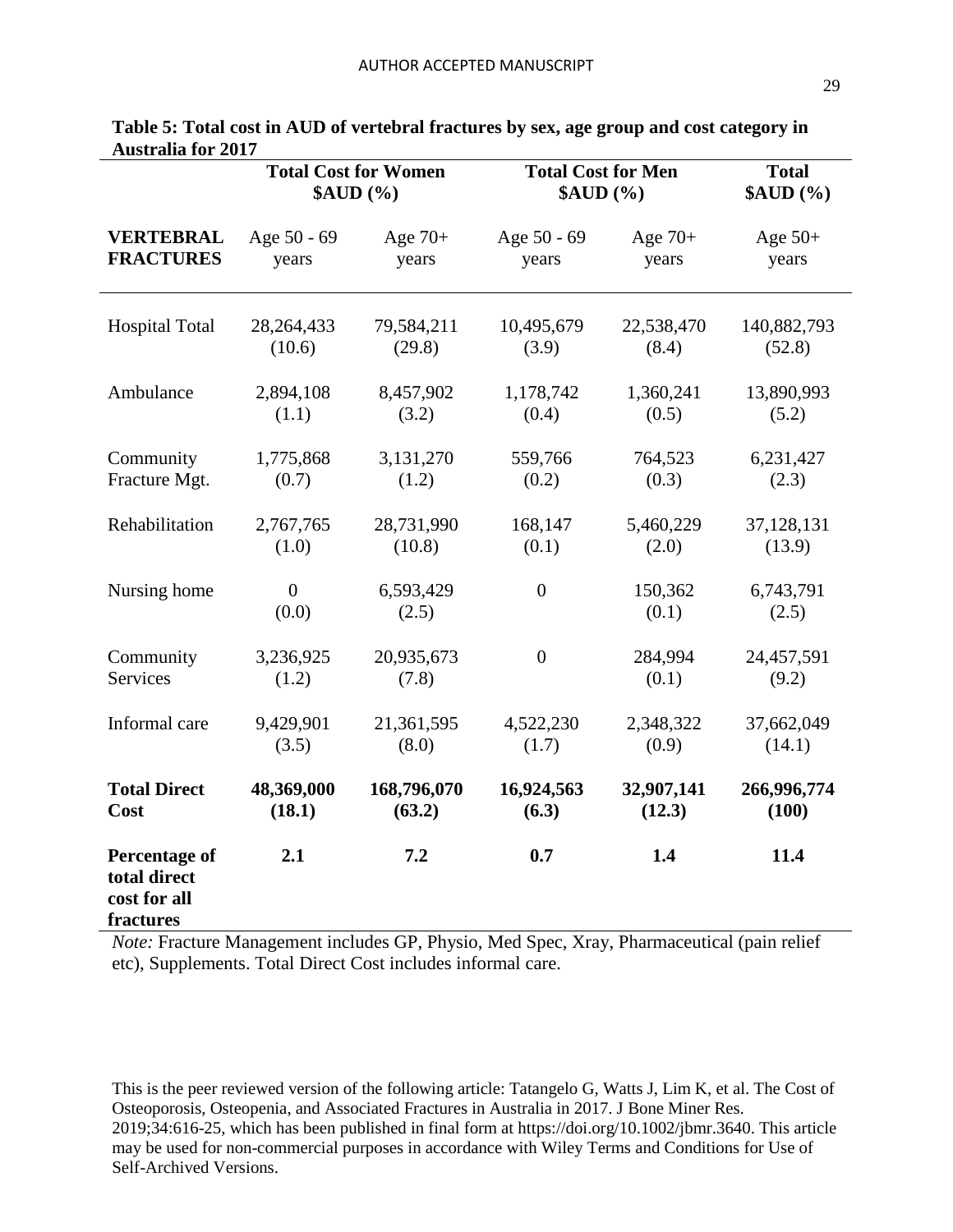|                                                                   |                       | <b>Total Cost for Women</b><br>$\Delta U D$ (%) |                                                | <b>Total Cost for Men</b><br>$\Delta U D$ (%) |                      |  |
|-------------------------------------------------------------------|-----------------------|-------------------------------------------------|------------------------------------------------|-----------------------------------------------|----------------------|--|
| <b>OTHER</b>                                                      | Age 50 - 69           | Age $70+$                                       | Age 50 - 69                                    | Age $70+$                                     | Age $50+$            |  |
| <b>FRACTURES</b>                                                  | years                 | years                                           | years                                          | years                                         | years                |  |
| <b>Hospital Total</b>                                             | 219,575,234           | 213,944,958                                     | 107,755,489                                    | 116, 117, 478                                 | 657,393,160          |  |
|                                                                   | (24.3)                | (23.7)                                          | (11.9)                                         | (12.9)                                        | (72.8)               |  |
| Ambulance                                                         | 8,513,230             | 9,882,354                                       | 5,342,258                                      | 7,232,215                                     | 30,970,057           |  |
|                                                                   | (0.9)                 | (1.1)                                           | (0.6)                                          | (0.8)                                         | (3.4)                |  |
| Community                                                         | 6,659,121             | 5,411,892                                       | 4,027,041                                      | 2,855,312                                     | 18,953,366           |  |
| Fracture Mgt.                                                     | (0.7)                 | (0.6)                                           | (0.4)                                          | (0.3)                                         | (2.1)                |  |
| Rehabilitation                                                    | 14,737,816            | 45,294,121                                      | 1,162,359                                      | 16,625,982                                    |                      |  |
|                                                                   | (1.6)                 | (5.0)                                           | (0.1)                                          | (1.8)                                         |                      |  |
| Nursing home                                                      | $\boldsymbol{0}$      | 10,394,115<br>(1.2)                             | $\boldsymbol{0}$                               | 457,841<br>(0.1)                              | 10,851,955<br>(1.2)  |  |
| Community                                                         | 5,984,580             | 6,930,456                                       | 210,425                                        | 6,933,649                                     | 20,059,111           |  |
| Services                                                          | (0.7)                 | (0.8)                                           |                                                | (0.8)                                         | (2.2)                |  |
| Informal care                                                     | 25,836,367            | 25,734,596                                      | 16,273,587                                     | 19,134,150                                    | 86,978,701           |  |
|                                                                   | (2.9)                 | (2.8)                                           | (1.8)                                          | (2.1)                                         | (9.6)                |  |
| <b>Total Direct</b><br>Cost                                       | 281,306,350<br>(31.2) | 317,592,493<br>(35.2)                           | 134,771,160<br>169,356,626<br>(14.9)<br>(18.8) |                                               | 903,026,630<br>(100) |  |
| <b>Percentage of</b><br>total direct<br>cost for all<br>fractures | 12.0                  | 13.5                                            | 5.7                                            | 7.2                                           | 38.5                 |  |

# **Table 6: Total cost in AUD of other fractures by sex, age group and cost category in Australia for 2017**

 $\overline{a}$ 

*Note:* Fracture Management includes GP, Physio, Med Spec, Xray, Pharmaceutical (pain relief etc), Supplements. Total Direct Cost includes informal care.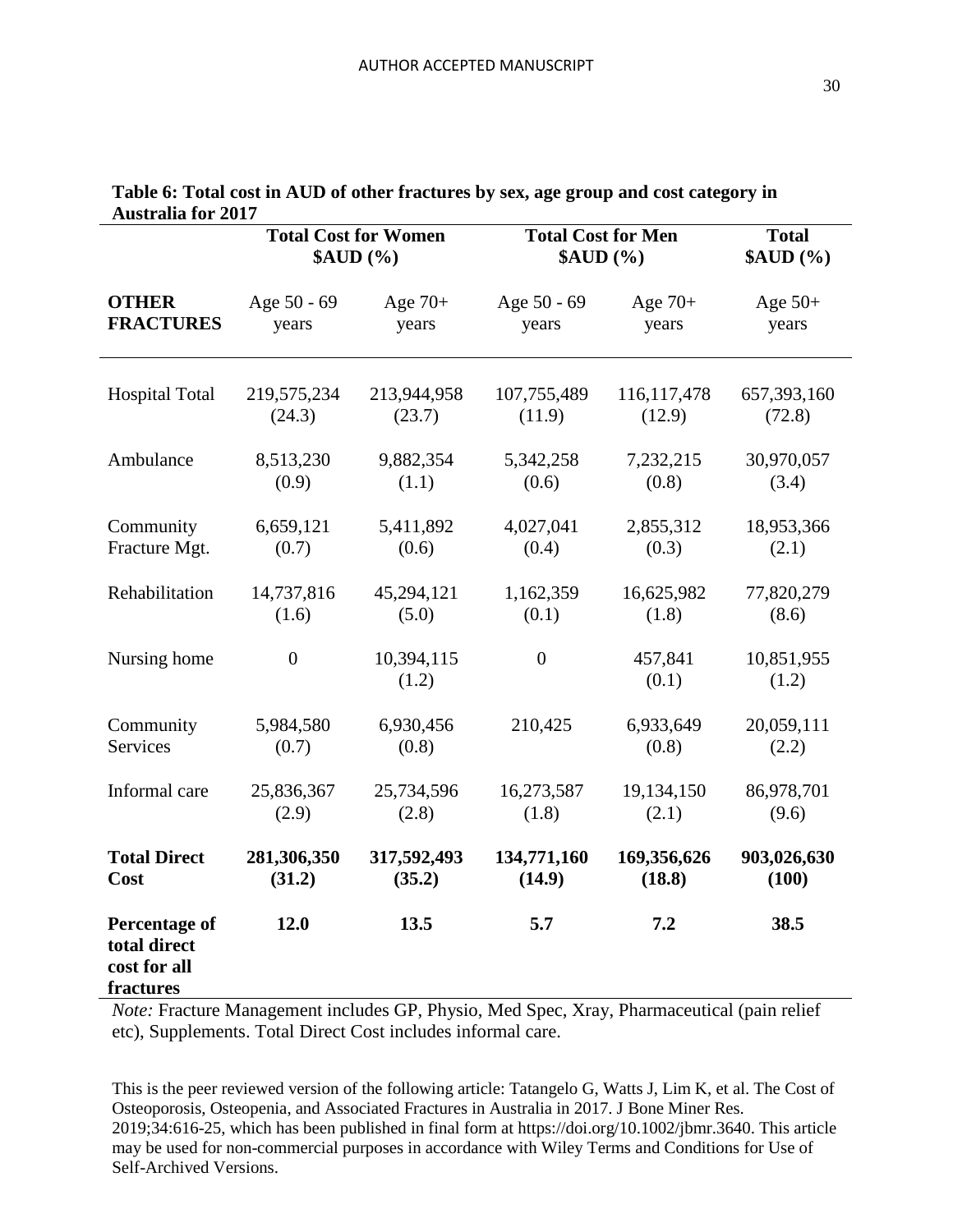#### AUTHOR ACCEPTED MANUSCRIPT

|                                           |                         |                       | Women                   |                       |                  | Men                     |                       |                         |                       |              |              |
|-------------------------------------------|-------------------------|-----------------------|-------------------------|-----------------------|------------------|-------------------------|-----------------------|-------------------------|-----------------------|--------------|--------------|
|                                           | 50-69 years             |                       | $70+ years$             |                       | <b>Total All</b> | 50-69 years             |                       | $70+ years$             |                       | <b>Total</b> | <b>ALL</b>   |
| Fracture                                  | <b>Osteopor</b><br>osis | <b>Osteope</b><br>nia | <b>Osteopor</b><br>osis | <b>Osteope</b><br>nia | women            | <b>Osteopor</b><br>osis | <b>Osteope</b><br>nia | <b>Osteopor</b><br>osis | <b>Osteope</b><br>nia | All men      | <b>Total</b> |
| Hip                                       |                         |                       |                         |                       |                  |                         |                       |                         |                       |              |              |
| Number of<br>fractures                    | 759                     | 1,039                 | 10,807                  | 6,827                 | 19,431           | 448                     | 956                   | 2,292                   | 4,536                 | 8,233        | 27,665       |
| Mean cost per<br>patient                  | \$23,893                |                       | \$39,192                |                       |                  | \$25,482                |                       | \$35,444                |                       |              |              |
| Total direct cost                         | \$18.14                 | \$24.82               | \$423.54                | \$267.55              | \$734.05         | \$11.43                 | \$24.37               | \$81.25                 | \$160.78              | \$277.83     | \$1,011.88   |
| % $Cost -$<br>osteoporosis <sup>1</sup>   |                         |                       |                         |                       | 60.2%            |                         |                       |                         |                       | 33.4%        | 52.8%        |
| Wrist                                     |                         |                       |                         |                       |                  |                         |                       |                         |                       |              |              |
| Number of<br>fractures                    | 4,010                   | 5,487                 | 6,952                   | 4,392                 | 20,841           | 397                     | 847                   | 457                     | 904                   | 2,606        | 23,447       |
| Mean cost per<br>patient                  | \$5,299                 |                       | \$8,736                 |                       |                  | \$4,607                 |                       | \$5,818                 |                       |              |              |
| Total direct cost                         | \$21.25                 | \$29.08               | \$60.73                 | \$38.37               | \$149.42         | \$1.83                  | \$3.90                | \$2.66                  | \$5.3                 | \$13.7       | \$163.1      |
| % $Cost -$<br>osteoporosis <sup>1</sup>   |                         |                       |                         |                       | 54.9%            |                         |                       |                         |                       | 32.9%        | 53.0%        |
| <b>Vertebral</b>                          |                         |                       |                         |                       |                  |                         |                       |                         |                       |              |              |
| Number of<br>fractures                    | 3,069                   | 4,199                 | 9,829                   | 6,209                 | 23,307           | 796                     | 1,698                 | 1,449                   | 2,868                 | 6,812        | 30,118       |
| Mean cost per<br>patient                  | \$6,666                 |                       | \$10,500                |                       |                  | \$6,807                 |                       | \$7,637                 |                       |              |              |
| Total direct cost                         | \$20.46                 | \$28.00               | \$103.20                | \$65.19               | \$216.85         | \$5,418.46              | \$11.56               | \$11.07                 | \$21.91               | \$49.5       | \$266.80     |
| % $Cost -$<br>$osteoporosis$ <sup>1</sup> |                         |                       |                         |                       | 57.0%            |                         |                       |                         |                       | 33.0%        | 52.5%        |
| <b>Other</b>                              |                         |                       |                         |                       |                  |                         |                       |                         |                       |              |              |
| Number of<br>fractures                    | 12,569                  | 17,200                | 14,378                  | 9,083                 | 53,231           | 5,962                   | 12,718                | 3,983                   | 7,882                 | 30,545       | 83,776       |
| Mean cost per<br>patient                  | \$9,449                 |                       | \$13,544                |                       |                  | \$7,214                 |                       | \$14,274                |                       |              |              |
| Total direct cost                         | \$118.77                | \$162.53              | \$194.74                | \$123.02              | \$599.06         | \$43.01                 | \$91.75               | \$56.85                 | \$112.50              | \$304.12     | \$903.17     |

**Table 7: Mean individual and total cost in AUD (\$millions) of fractures by BMD category, sex, age group and cost category in Australia for 2017**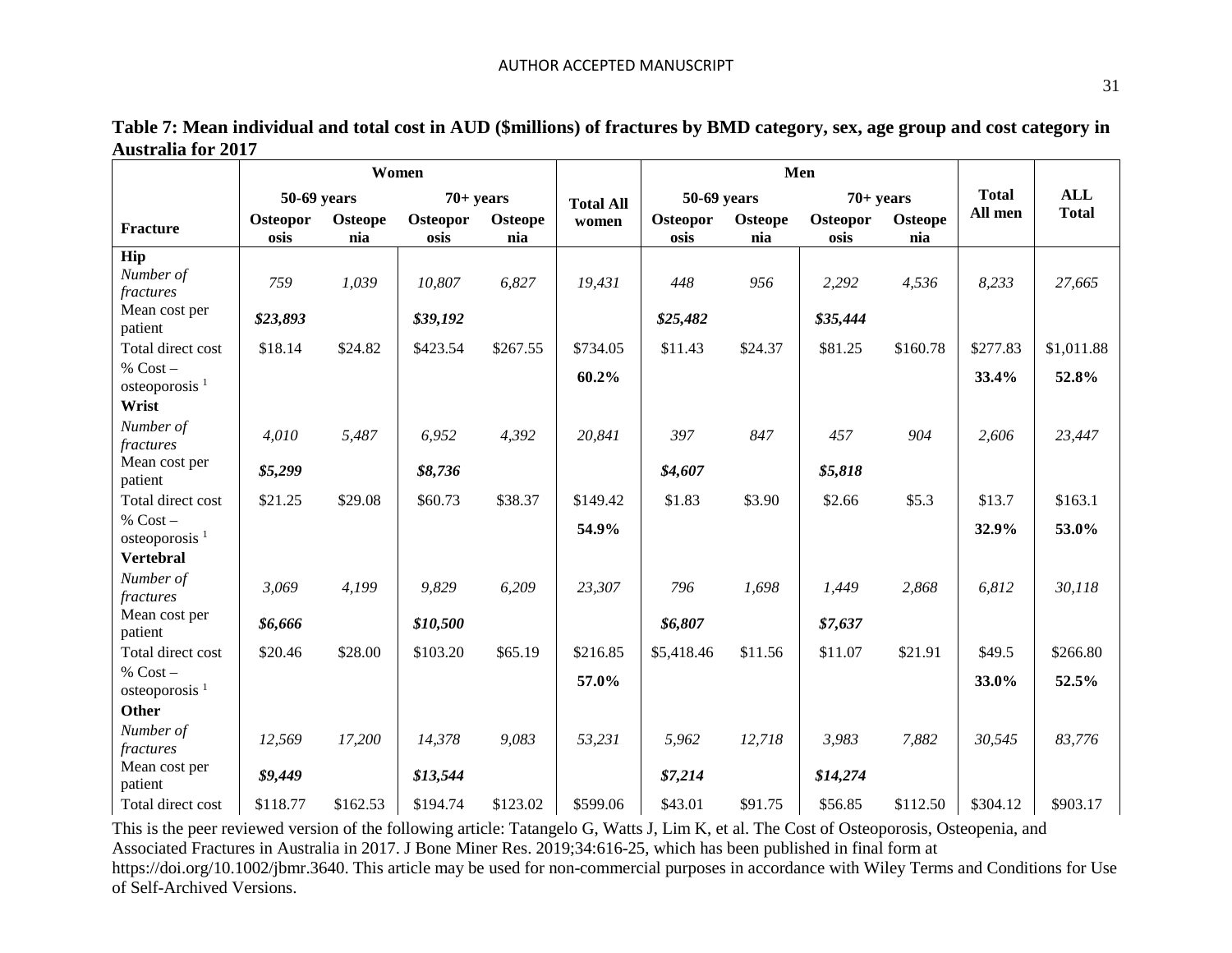| % $Cost -$<br>$osteoporosis$ <sup>1</sup> |                  |                  |                  |                  | 52.3%              |            |                  |                  |                  | 32.8%            | 45.8%              |
|-------------------------------------------|------------------|------------------|------------------|------------------|--------------------|------------|------------------|------------------|------------------|------------------|--------------------|
| <b>Cost of fracture</b><br>(Total)        | \$178,616.<br>52 | \$244,421<br>.53 | \$782,217.<br>81 | \$494,127<br>.98 | \$1,699,38<br>3.84 | \$61,684.5 | \$131,587<br>.45 | \$151,822.<br>41 | \$300,454<br>.94 | \$645,549<br>.39 | \$2,344,93<br>3.23 |
| % $Cost -$<br>osteoporosis <sup>1</sup>   |                  |                  |                  |                  | 56.5%              |            |                  |                  |                  | $33.1\%$         | 50.1%              |

<sup>1</sup> Refers to the percentage of costs relating to fracture treatment/ management that occur in adults aged 50 years and over with osteoporosis at *the total hip and/or lumbar spine (defined as bone mineral density T score equal to or less than negative 2.5).*

| Table 7a: Mean individual and total cost in AUD (\$millions) of fractures by BMD category, sex, age group and cost category in |  |  |
|--------------------------------------------------------------------------------------------------------------------------------|--|--|
| <b>Australia for 2017</b>                                                                                                      |  |  |

|                                           | Women         |         |               |          |              | Men                  |         |             |          |                         |                            |
|-------------------------------------------|---------------|---------|---------------|----------|--------------|----------------------|---------|-------------|----------|-------------------------|----------------------------|
|                                           | $50-69$ years |         | $70+ years$   |          | <b>Total</b> | 50-69 years          |         | $70+ years$ |          |                         |                            |
| Fracture                                  | O/porosi<br>s | O/penia | O/porosi<br>s | O/penia  | All<br>women | O/poros<br><i>is</i> | O/penia | O/porosis   | O/penia  | <b>Total</b><br>All men | <b>ALL</b><br><b>Total</b> |
| Hip                                       |               |         |               |          |              |                      |         |             |          |                         |                            |
| Number of<br>fractures                    | 759           | 1,039   | 10,807        | 6,827    | 19,431       | 448                  | 956     | 2,292       | 4,536    | 8,233                   | 27,665                     |
| Mean cost per<br>patient                  | \$23,893      |         | \$39,192      |          |              | \$25,482             |         | \$35,444    |          |                         |                            |
| Total direct cost                         | \$18.14       | \$24.82 | \$423.54      | \$267.55 | \$734.05     | \$11.43              | \$24.37 | \$81.25     | \$160.78 | \$277.83                | \$1,011.88                 |
| % $Cost -$<br>$osteoporosis$ <sup>1</sup> |               |         |               |          | 60.2%        |                      |         |             |          | 33.4%                   | 52.8%                      |
| Wrist                                     |               |         |               |          |              |                      |         |             |          |                         |                            |
| Number of<br>fractures                    | 4,010         | 5,487   | 6,952         | 4,392    | 20,841       | 397                  | 847     | 457         | 904      | 2,606                   | 23,447                     |
| Mean cost per<br>patient                  | \$5,299       |         | \$8,736       |          |              | \$4,607              |         | \$5,818     |          |                         |                            |
| Total direct cost                         | \$21.25       | \$29.08 | \$60.73       | \$38.37  | \$149.42     | \$1.83               | \$3.90  | \$2.66      | \$5.3    | \$13.7                  | \$163.1                    |
| % $Cost -$<br>osteoporosis <sup>1</sup>   |               |         |               |          | 54.9%        |                      |         |             |          | 32.9%                   | 53.0%                      |
| <b>Vertebral</b>                          |               |         |               |          |              |                      |         |             |          |                         |                            |
| Number of<br>fractures                    | 3,069         | 4,199   | 9,829         | 6,209    | 23,307       | 796                  | 1,698   | 1,449       | 2,868    | 6,812                   | 30,118                     |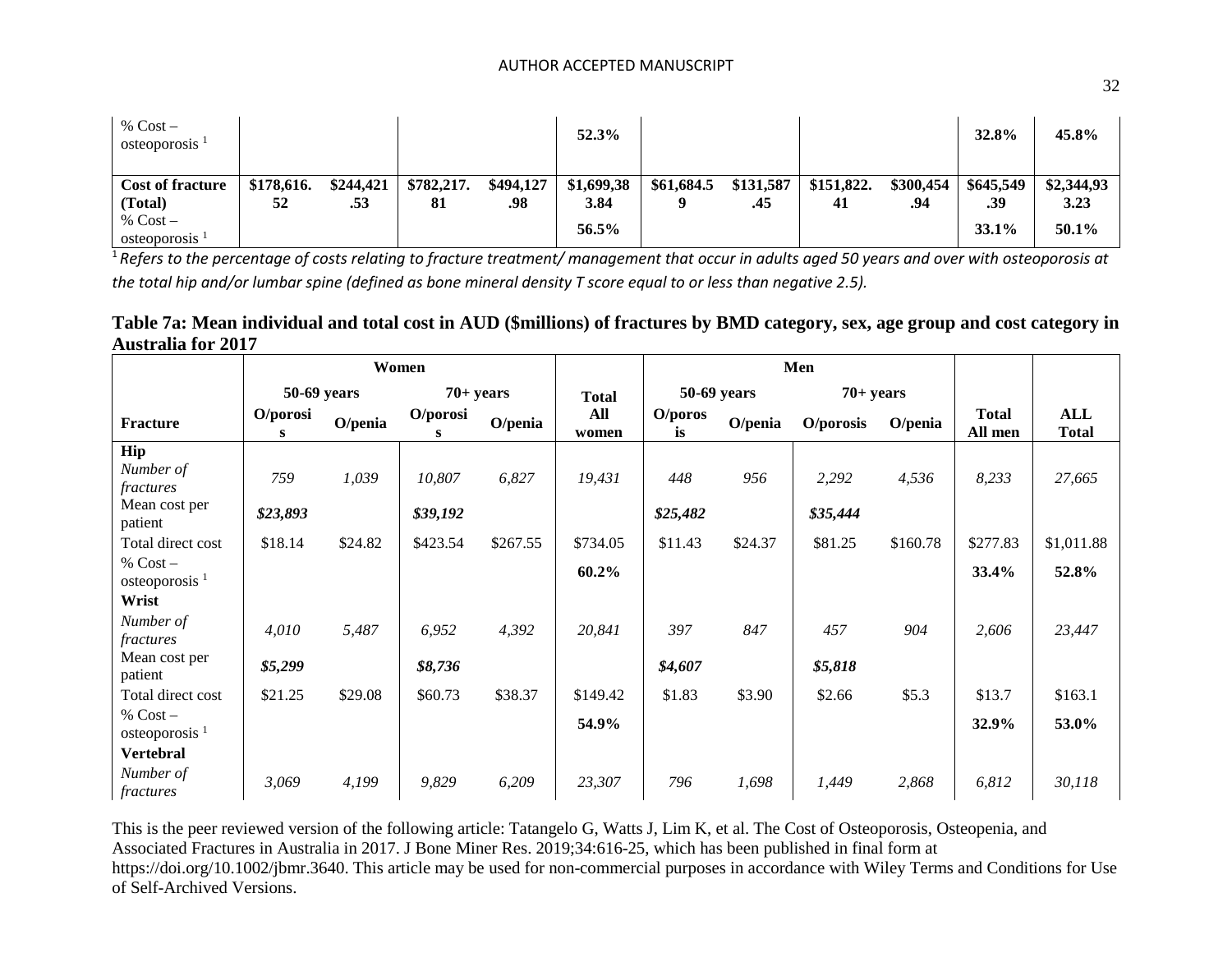| Mean cost per<br>patient                                  | \$6,666   |           | \$10,500  |           |             | \$6,807        |           | \$7,637    |           |           |             |
|-----------------------------------------------------------|-----------|-----------|-----------|-----------|-------------|----------------|-----------|------------|-----------|-----------|-------------|
| Total direct cost                                         | \$20.46   | \$28.00   | \$103.20  | \$65.19   | \$216.85    | \$5,418.4<br>6 | \$11.56   | \$11.07    | \$21.91   | \$49.5    | \$266.80    |
| % $Cost -$<br>$osteoporosis$ <sup>1</sup><br><b>Other</b> |           |           |           |           | 57.0%       |                |           |            |           | 33.0%     | 52.5%       |
| Number of<br>fractures                                    | 12,569    | 17,200    | 14,378    | 9,083     | 53,231      | 5,962          | 12,718    | 3,983      | 7,882     | 30,545    | 83,776      |
| Mean cost per<br>patient                                  | \$9,449   |           | \$13,544  |           |             | \$7,214        |           | \$14,274   |           |           |             |
| Total direct cost                                         | \$118.77  | \$162.53  | \$194.74  | \$123.02  | \$599.06    | \$43.01        | \$91.75   | \$56.85    | \$112.50  | \$304.12  | \$903.17    |
| $%$ Cost $-$<br>osteoporosis <sup>1</sup>                 |           |           |           |           | 52.3%       |                |           |            |           | 32.8%     | 45.8%       |
| <b>Cost of fracture</b>                                   | \$178,616 | \$244,421 | \$782,217 | \$494,127 | \$1,699,383 | \$61,684.      | \$131,587 | \$151,822. | \$300,454 | \$645,549 | \$2,344,933 |
| (Total)                                                   | .52       | .53       | .81       | .98       | .84         | 59             | .45       | 41         | .94       | .39       | .23         |
| % $Cost -$<br>$osteoporosis$ <sup>1</sup>                 |           |           |           |           | 56.5%       |                |           |            |           | 33.1%     | 50.1%       |

<sup>1</sup> Refers to the percentage of costs relating to fracture treatment/management that occur in adults aged 50 years and over with osteoporosis at *the hip and/or lumbar spine (defined as bone mineral density T score equal to or less than negative 2.5). The entire analysis only includes adults with either osteoporosis or osteopenia (defined as T score at hip and/or lumbar spine between negative 1 and negative 2.5). Therefore the treatment costs of fractures in adults with osteopenia is estimated to be 49.9% of the total cost of treating fragility fractures.*

#### **Supplementary Table 7b: Assumptions relating to cost distribution between osteoporosis and osteopenia1**

|                  |               | Women       | Men           |             |  |  |
|------------------|---------------|-------------|---------------|-------------|--|--|
| Fracture type    | $50-69$ years | $70+$ years | $50-69$ years | $70+$ years |  |  |
| Hip              | 4%            | 26%         | 6%            | 28%         |  |  |
| Wrist            | 20%           | 17%         | 5%            | 6%          |  |  |
| <b>Vertebral</b> | 15%           | 23%         | 10%           | 18%         |  |  |
| <b>Other</b>     | 62%           | 34%         | 78%           | 49%         |  |  |
|                  | 100%          | 100%        | 100%          | 100%        |  |  |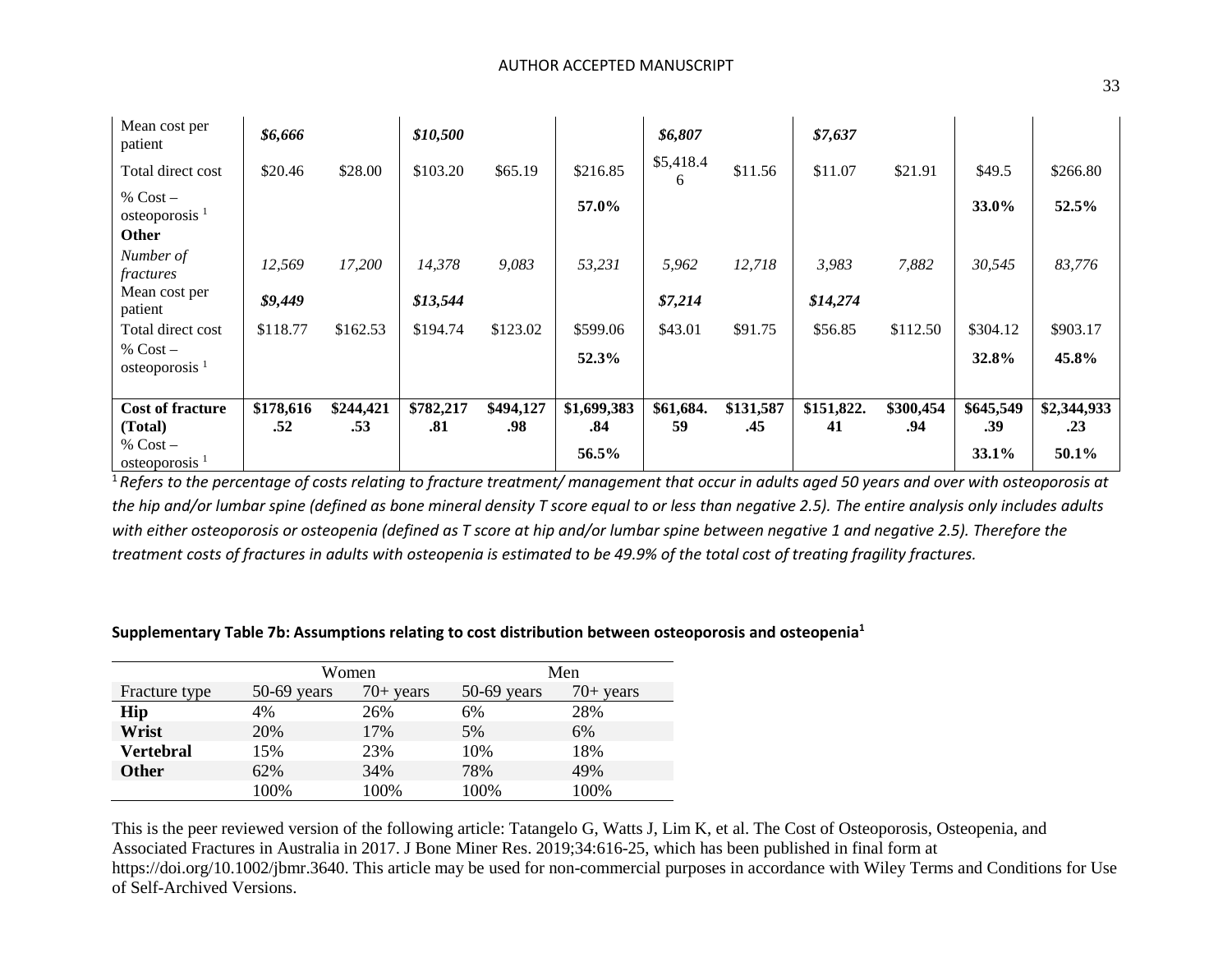#### AUTHOR ACCEPTED MANUSCRIPT

# **Fracture site distribution is taken from fracture ascertainment in a population in south eastern Australia –**

1. Sanders, K.M., et al., *Age- and gender-specific rate of fractures in Australia: A population-based study.* Osteoporosis International, 1999. **10**(3): p. 240-247.